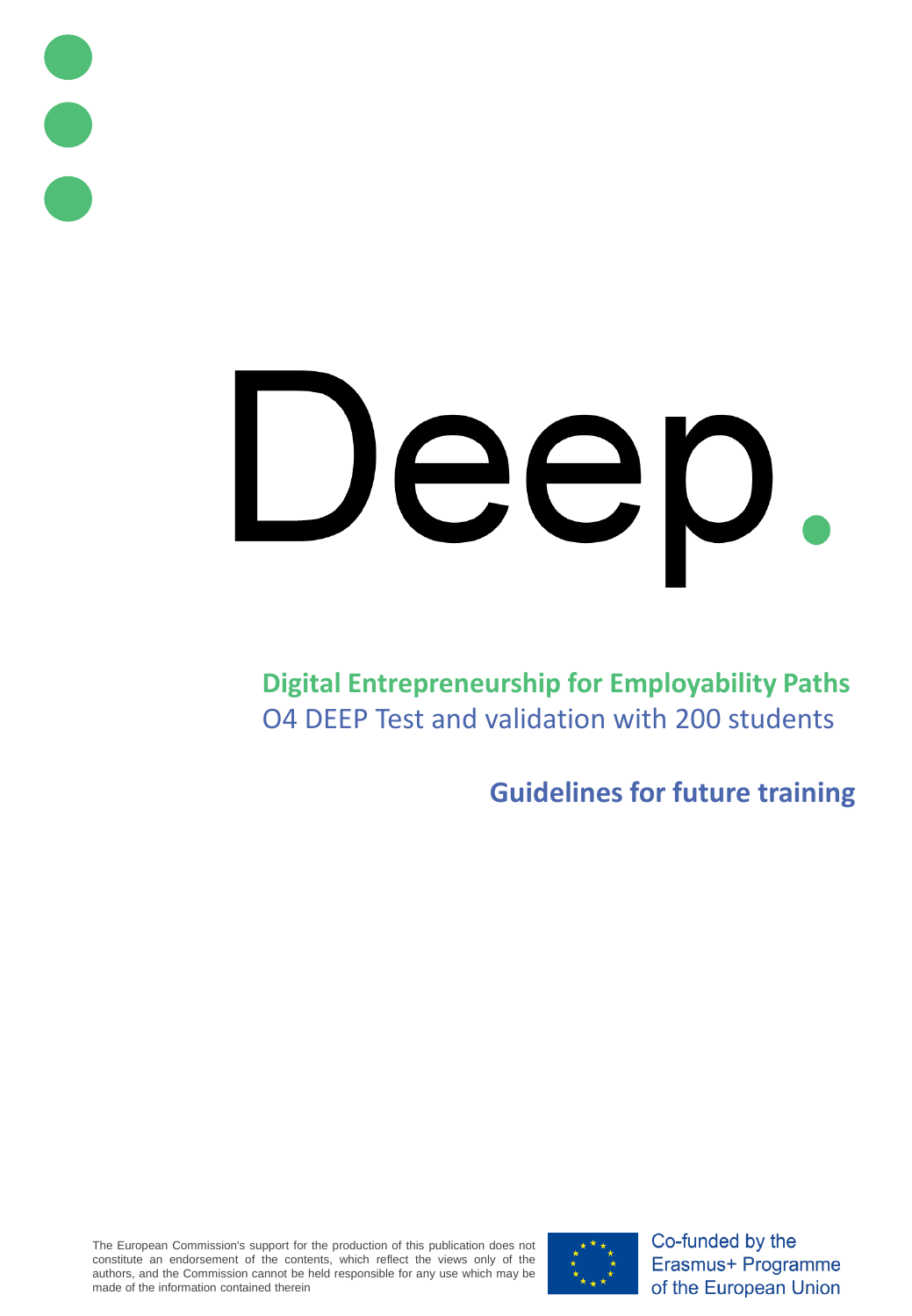# **Consortium**

CASE Center for Social and Economic Research Poland Mindshift Talent Advisory Portugal CTS Customized Training Solutions Poland IDP European Solutions Italy Internet Web Solutions Spain Law and Internet Foundation Bulgaria Institute de Haute Formation Aux Politiques Communitaires Belgium

**More information https://project-deep.eu/partners.php**

The European Commission's support for the production of this publication does not constitute an endorsement of the contents, which reflect the views only of the authors, and the Commission cannot be held responsible for any use which may be made of the information contained therein



Co-funded by the Erasmus+ Programme of the European Union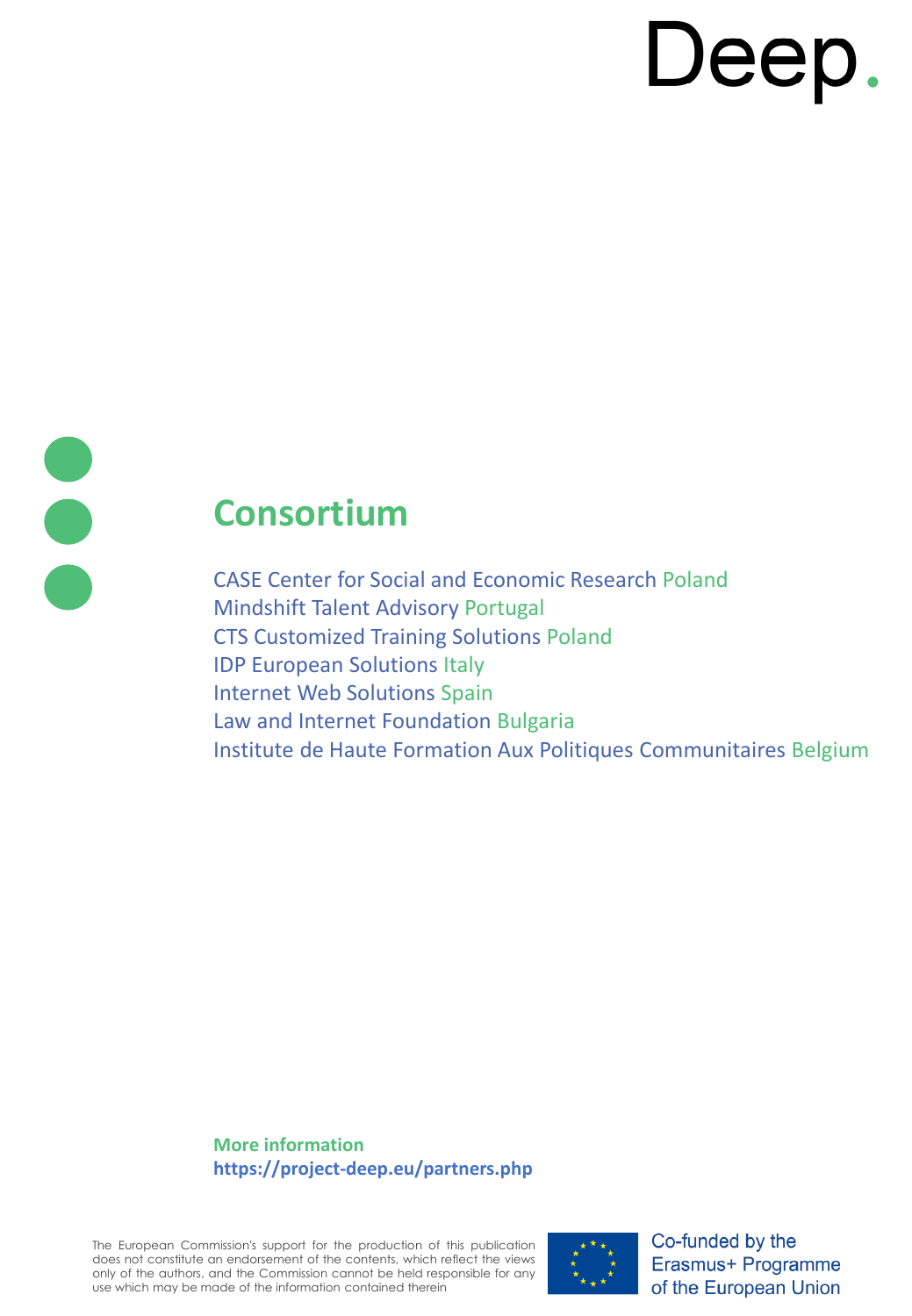### INTRODUCTION

Digital transformation is revolutionising the way Europeans live, study and work. Yet not all Europeans are ready to fully participate in and/or contribute to the digital society and economy.

The Erasmus+ project Digital Entrepreneurship for Employability Paths project (DEEP) has a focus on entrepreneurship as a key skill in Vocational Education and Training (VET), since more entrepreneurs are needed in order to bring Europe back to growth and create new jobs.

The present **Guidelines for future** training were developed by Mindshift Talent Advisory, under the scope of the project intellectual output 4 – "DEEP Test and validation with 200 students".

The first part of the guidelines presents a snapshot of the DEEP courses, the organisation of the learning units, keywords, thematic areas and main outcomes expected from learners at the end of each training.

As a result of the testing and validation phase, partners engaged a total of 367 VET students, 11 trainers and seven representatives of the participating organisations in six different countries - Belgium, Bulgaria, Italy, Poland, Portugal and Spain. The feedback collected is summarised, and structured as guiding principle, tips and recommendations to support other VET providers in Europe when implementing and delivering the DEEP training courses.

The guidelines also includes a collection of testimonials, in a format of case studies, of some of the participants from Bulgaria, Portugal and Spain.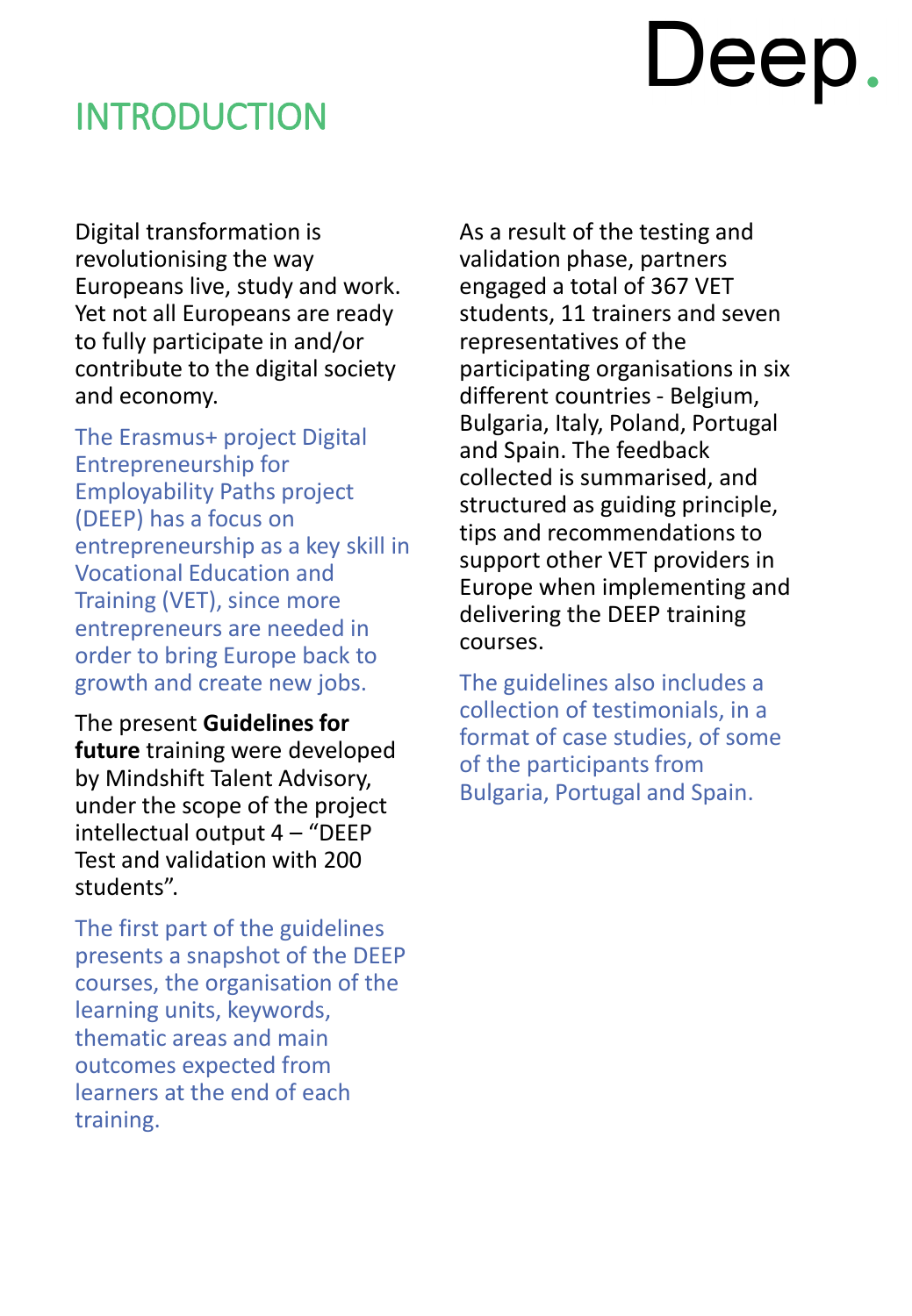

# **Training outline Recommendations for implementation**

The European Commission's support for the production of this publication does not constitute an endorsement of the contents, which reflect the views only of the authors, and the Commission cannot be held responsible for any use which may be made of the information contained therein



Co-funded by the Erasmus+ Programme of the European Union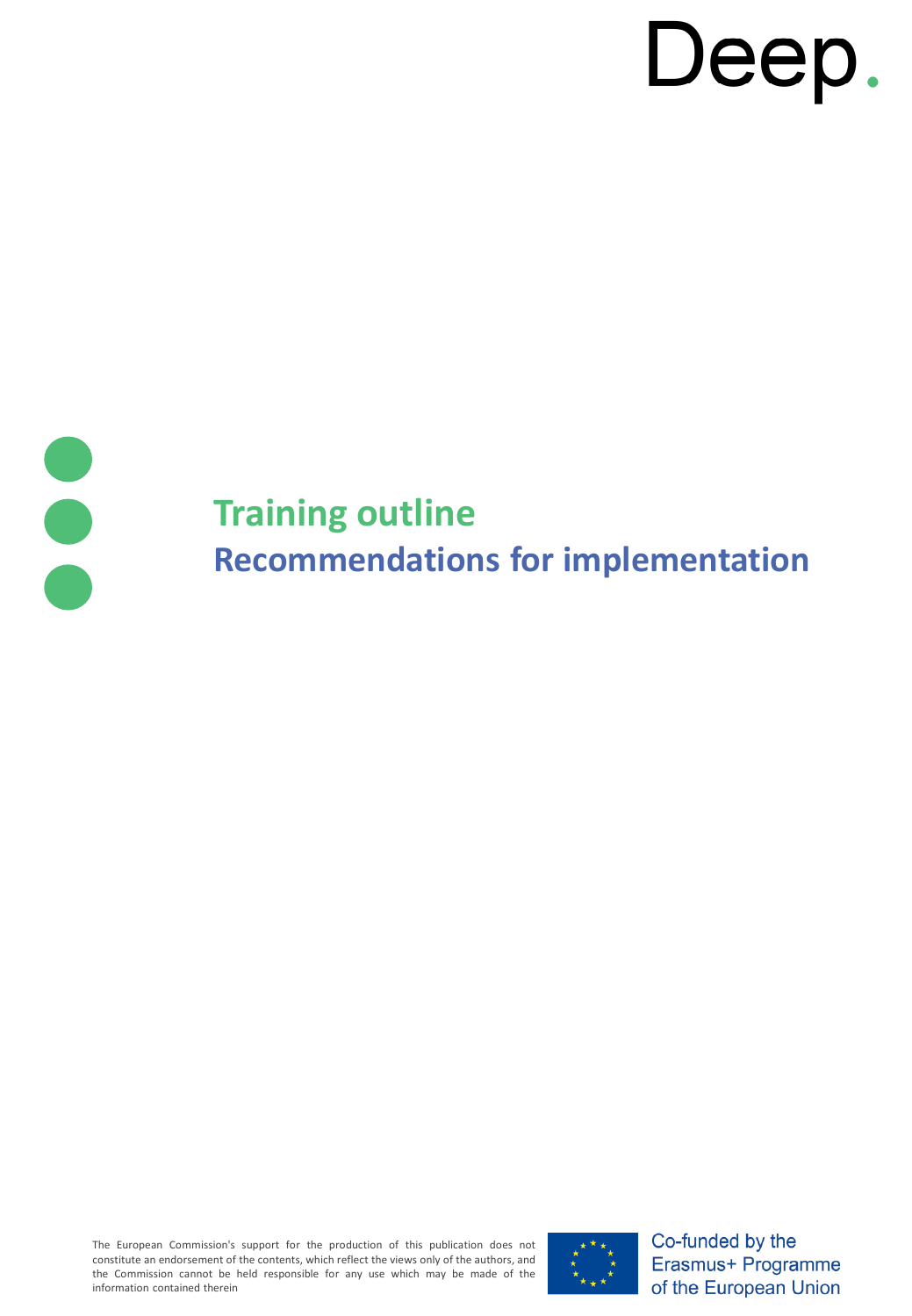# TRAINING COURSES

The DEEP courses are focused on boosting the digital competences of VET students by nurturing their entrepreneurial skills and talent for enhanced employability. The courses cover the following thematic areas:

- Digital skills for build and position start-ups branding
- Identifying and extrapolating digital skills applied to entrepreneurial ideas
- Digital Communications
- Guidance and direction towards Digital Entrepreneurship
- Fundamentals of Digital Entrepreneurship

### The proposed training path is composed of six independent courses:

- Basics of digital entrepreneurship for business competitiveness
- Boosting and nurturing digital culture in the development of entrepreneurship (part 1 & part 2)
- Branding for digital entrepreneurship
- Competencies and skills for entrepreneurship in digital environment
- Digital communication
- IT and digital solutions for digital entrepreneurship (level 1 & level 2)



*Source: Microsoft 365 library royalty-free images*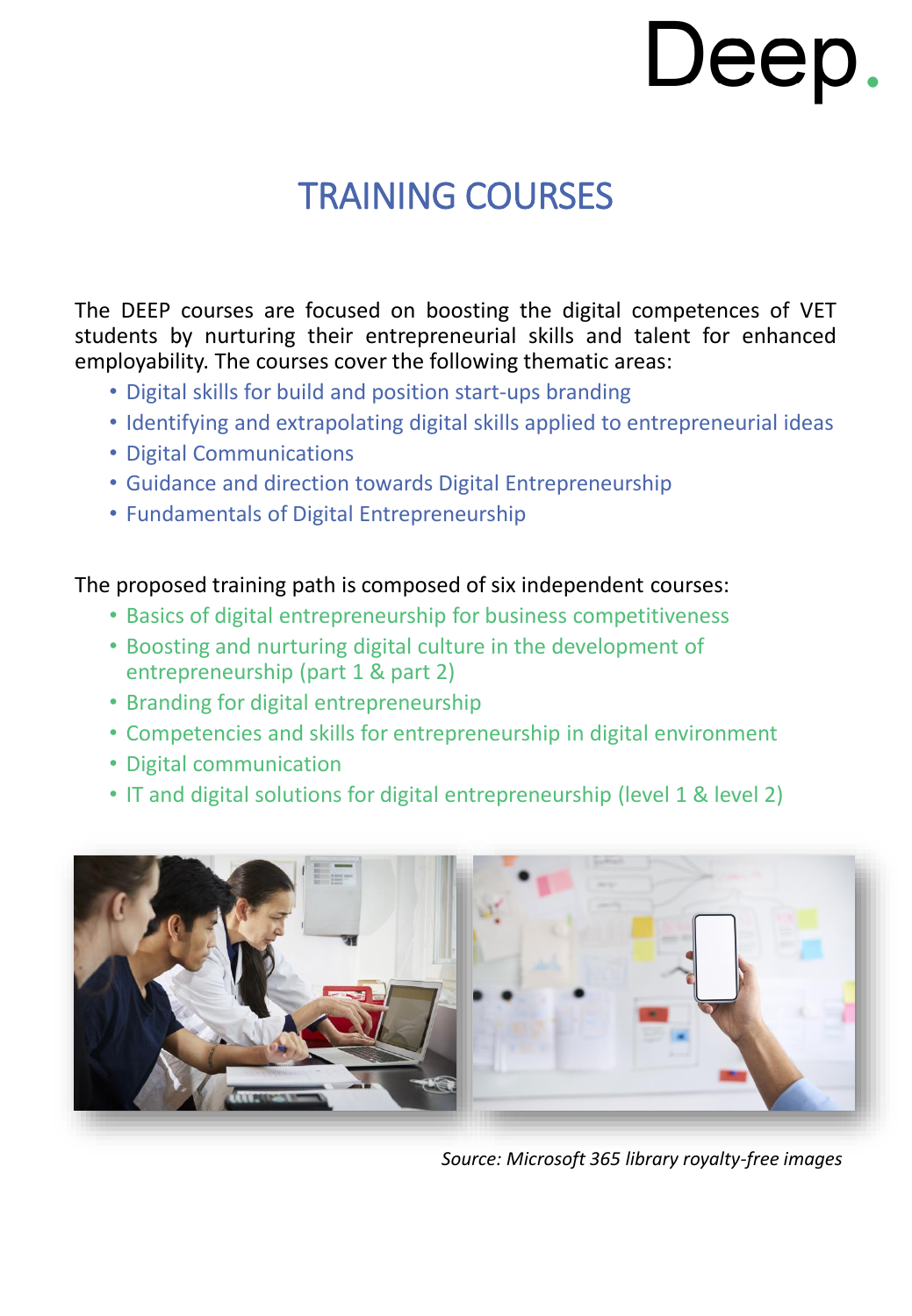### BASICS OF DIGITAL ENTREPRENEURSHIP FOR BUSINESS **COMPETITIVENESS**

### **Unit 1: ICT and digital solutions for business competitiveness**

- Fundamentals of data-driven culture
- Branding in digital settings
- Diagnostic and systemic solutions for digital entrepreneurship
- Success stories to draw inspiration from

### **Unit 2: Novel technological trends for business**

- Industry 4.0
- Support territorial networks for digital entrepreneurship
- Policy actions for tech and innovation

### **Unit 3: EU funding opportunities**

- General overview
- Grants and EU programmes
- Tenders

### **Keywords**

- Business competitiveness
- Branding
- Technology and Innovation
- EU Funding

### **Areas covered**

- Guidance and direction towards Digital Entrepreneurship
- Digital skills for build and position start-ups branding
- Fundamentals of Digital Entrepreneurship

### **Learning outcomes:**

- Exploit the fundamentals of digital markets
- Have a full understanding of the opportunities emerging from the IT ecosystem
- Support their growth through digital solutions for management
- Identify EU funding solutions for their business

**Course developer** IDP European Consultants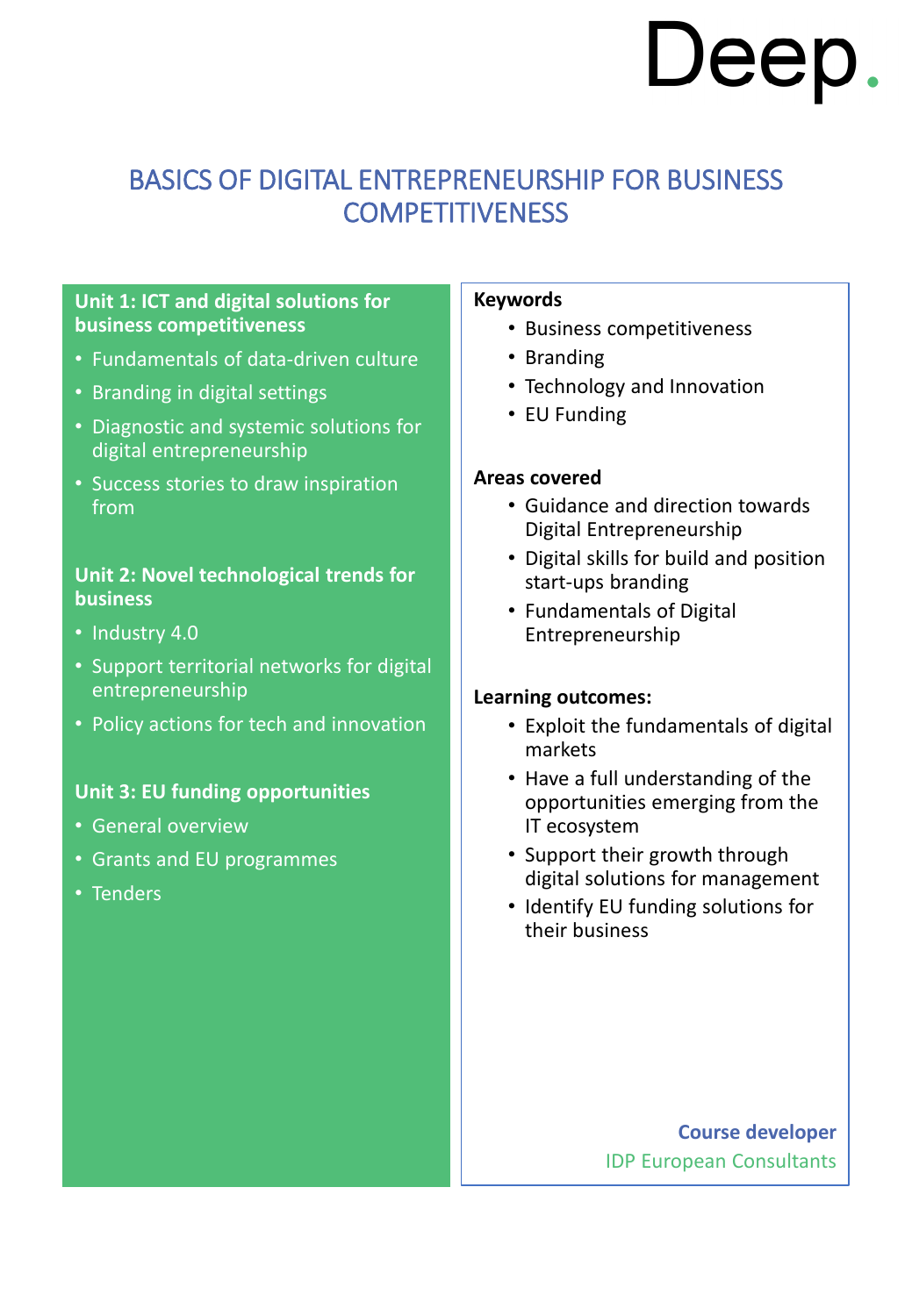### BOOSTING AND NURTURING DIGITAL CULTURE IN THE DEVELOPMENT OF ENTREPRENEURSHIP

part 1

### **Unit 1: Adapting the business model to the online environment**

- Lean Management
- What it means to be agile Agile in practice
- Lean or agile?

### **Unit 2: Building a user-friendly business**

• Design Thinking and UX

### **Unit 3: Selection of tools for remote working**

- Tools for remote communication
- Project management tools
- Text Recognition Tools (OCR)

### **Keywords**

- Online business
- Business models
- Project management
- Communication

### **Area covered**

• Guidance and direction towards Digital Entrepreneurship

### **Learning outcomes**

- Learn the basics of adapting the business model to the online environment
- Learn about effective strategies and methods of business and project management in the online world (agile, lean)
- Understand the basics of designing products and services with the user in mind (design thinking, UX)
- Learn the necessary tools for communication, project, and document management in online business, together with practical ways of applying them

### **Course developers**

CTS Customized Training Solutions CASE Center for Social and Economic Research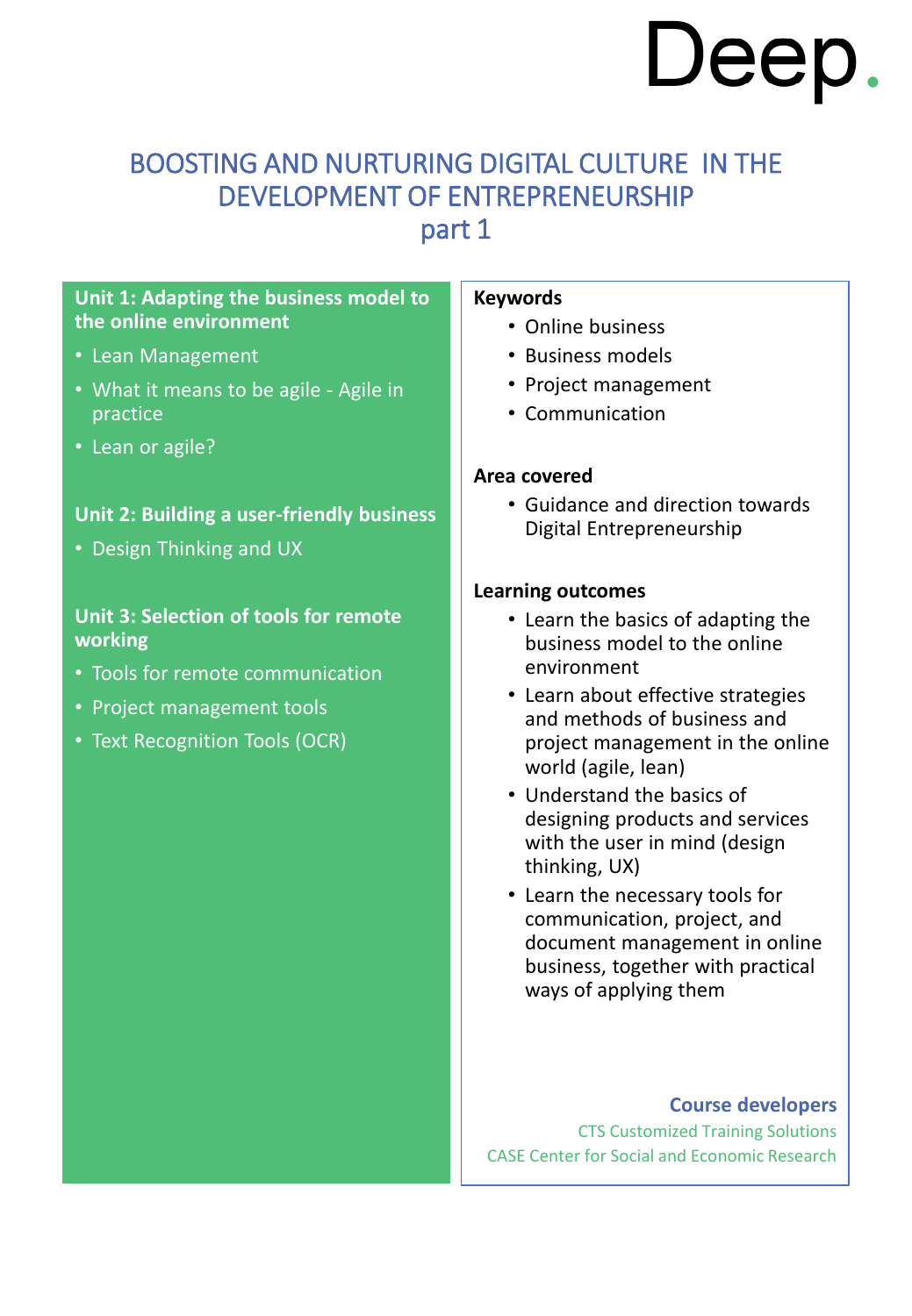### BOOSTING AND NURTURING DIGITAL CULTURE IN THE DEVELOPMENT OF ENTREPRENEURSHIP

part 2

### **Unit 1: Remote working**

- Basics of remote working
- Myths about remote working
- Remote working, co-working and reducing office costs

### **Unit 2: Role of a home office in remote working**

- Organisation of home office
- Workplace preparation
- Distractors in remote working
- Preparation for working (deep focus)

### **Unit 3: Tools and methods to manage yourself over time**

- **Pomodoro technique**
- **Reporting applications**

### **Unit 4: Clouds characteristics**

- How does cloud computing work
- Benefits of using cloud computing

### **Unit 5: Virtual (geographically dispersed) teams**

### **Keywords**

- Online business
- Remote working
- Deep work
- The cloud

### **Area covered**

• Guidance and direction towards Digital Entrepreneurship

### **Learning outcomes**

- characterise remote work and discuss its advantages and disadvantages
- analyse myths and examples related to remote work;
- design remote work techniques and test online tools and applications to support particular types of tasks;
- define the concept of geographically dispersed (virtual) teams;
- Analyse both good and bad communication practices in longdistance communication

### **Course developer**

CTS Customized Training Solutions CASE Center for Social and Economic Research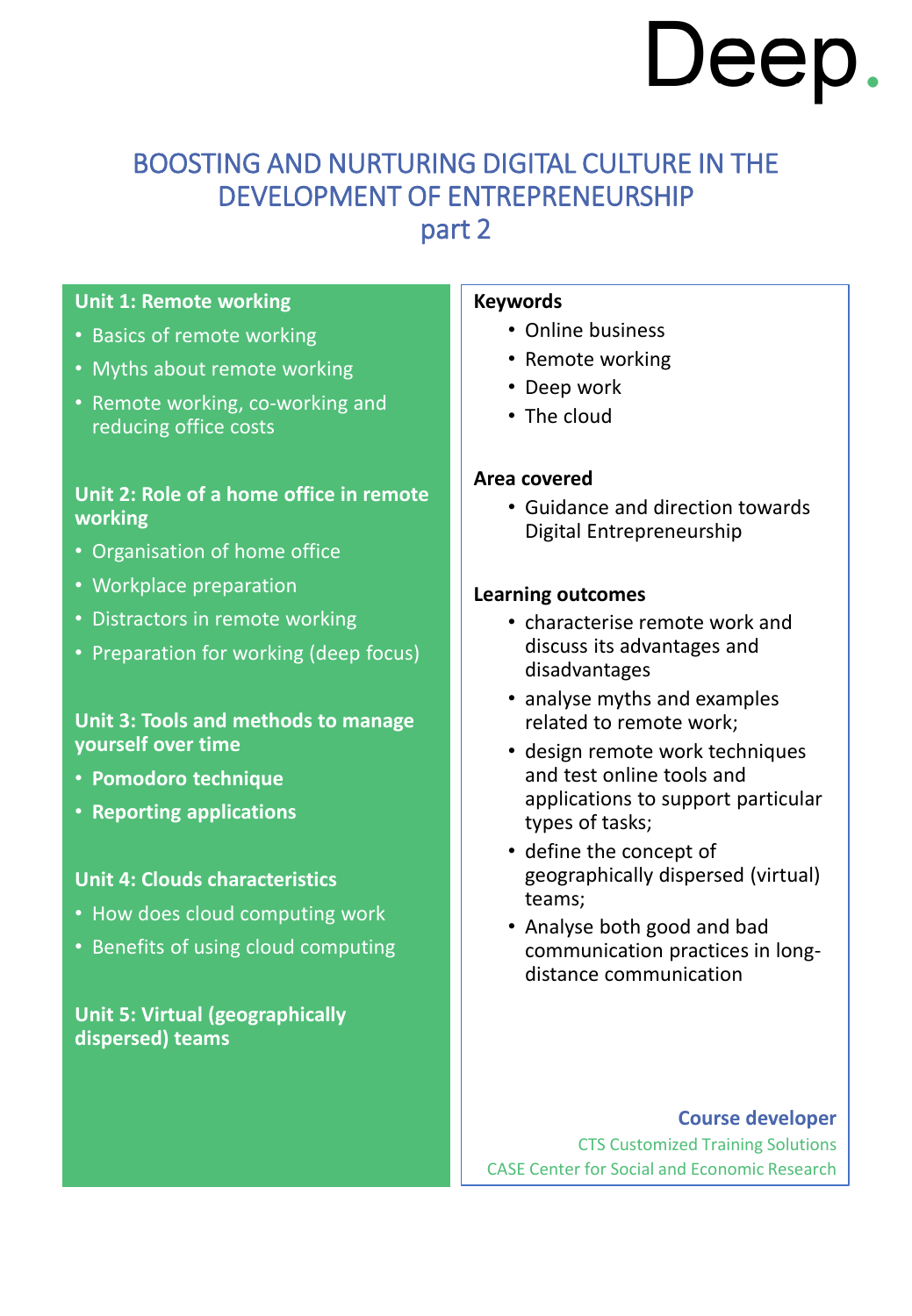### BRANDING FOR DIGITAL ENTREPRENEURSHIP

### **Unit 1: The ABC of branding**

- Branding vs positioning
- Digital branding vs digital marketing
- Golden rules of start-up success branding

### **Unit 2: Digital branding for start-ups: how to start?**

- Positioning your start-up: the formula <for-who-is a-that-unlike>
- Differentiate yourself
- Name it, with caution
- Design your look

### **Unit 3: Starting your start-up branding strategy: telling your story**

- Tell your story
- Slogan vs Tagline
- Share your brand narrative

### **Unit 4: Go further with your branding strategy**

- Essential digital skills to make your start-up brand
- Biggest challenges

### **Unit 5: Case studies**

#### **Keywords**

- Branding
- Digital branding
- Digital marketing
- Brand narrative
- Brand identity

### **Area covered**

• Digital skills for build and position start-ups branding

### **Learning outcomes**

- Distinguish operational concepts used in branding and marketing
- Identify the key factors involved in developing a branding strategy
- Create a positioning statement
- Differentiate tagline from slogan
- Select digital tools to generate a brand name
- Select digital tools to design a logo
- Select digital tools to create and share a brand narrative
- Recognise the essential skills enrolled in the process of branding for a start-up

**Course developer** Mindshift Talent Advisory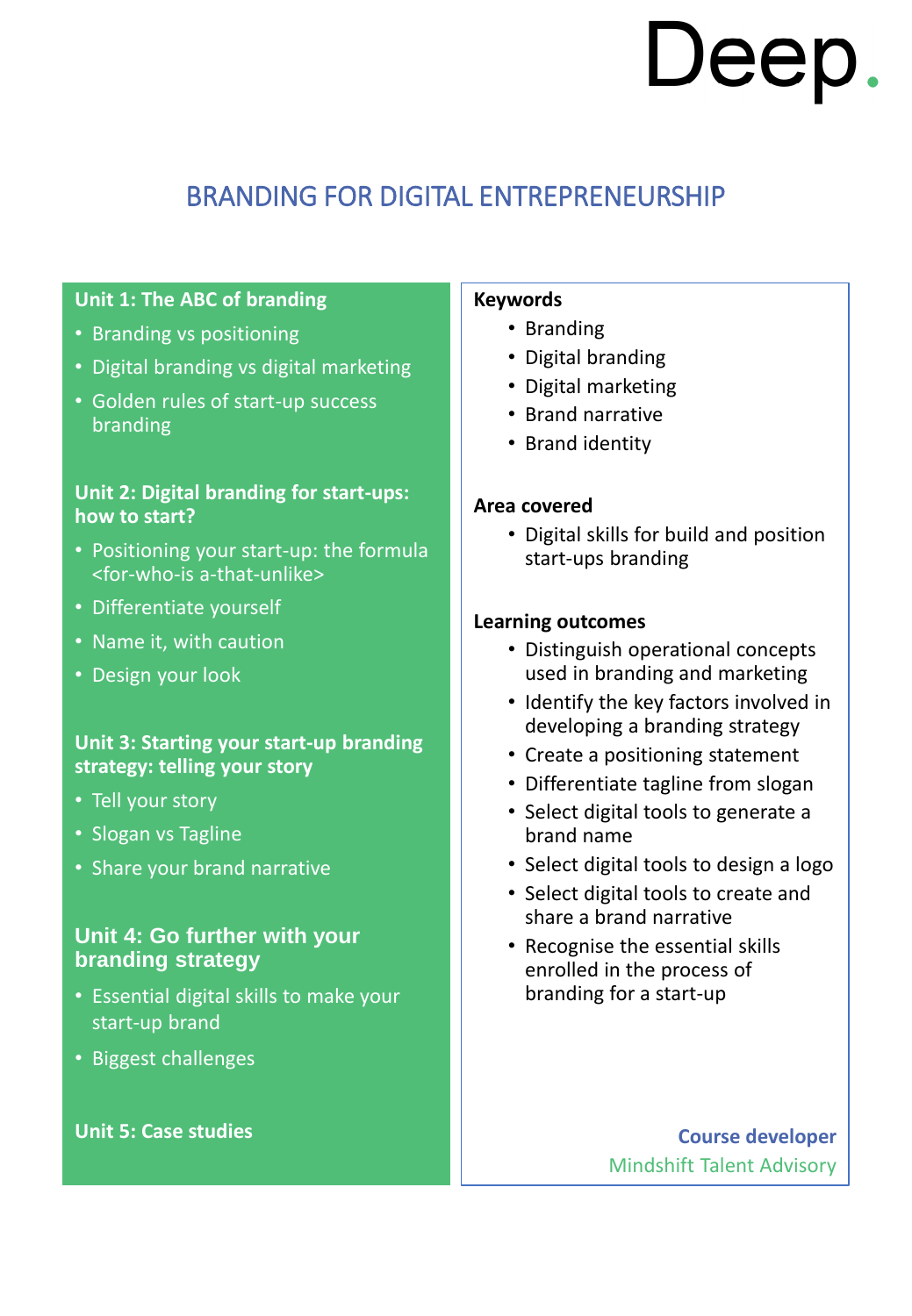### COMPETENCIES AND SKILLS FOR ENTREPRENEURSHIP IN DIGITAL ENVIRONMENT

### **Unit 1: Business and organisation in IT Ecosystem**

- Seeking and exploiting opportunities
- SWOT analysis
- Project management: main tools and charts
- Financial planning

### **Unit 2: Value chain in digital markets**

- Steps and tasks to maximise the information gathered from online customers
- Common mistakes and recommendation for good practices

### **Unit 3: Basic competencies and skills for leaders in digital entrepreneurship**

- Human capital and people management
- Self-Awareness, influence and learning agility

### **Unit 4: Managing your digital business: e-Commerce opportunities**

- Pros of online sales
- Snapshots of digital markets

### **Unit 5: Case study**

#### **Keywords**

- Digital skills
- SWOT analysis
- Digital leader
- Learning agility model

### **Area covered**

- Identifying and extrapolating digital skills applied to entrepreneurial ideas
- Digital Communications

### **Learning outcomes**

- Improve skills and competences in the IT business ecosystem
- Enhance understanding of the main dynamics of digital markets
- Use the SWOT analysis, Gantt chart and financial plan
- Increase leadership skills, selfawareness and learning agility
- Improve own ability to discern opportunities in the e-commerce world

**Content developer** Institute de Haute Formation Aux Politiques Communitaires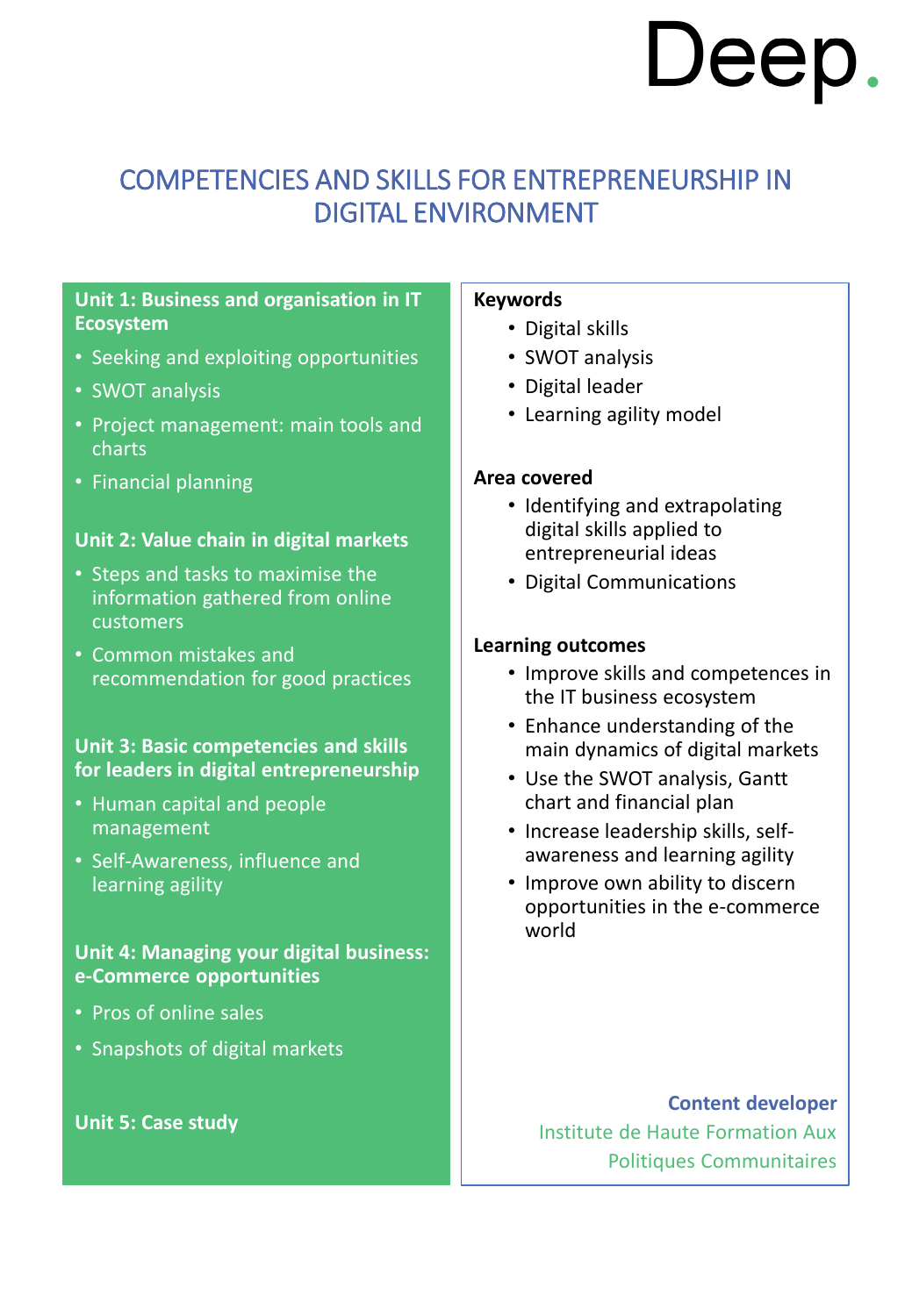### DIGITAL COMMUNICATION

### **Unit 1: The basics of digital communication**

- Business communication
- The impact of digital communication tools on the internal and external communication of a start-up
- Unified communications as a standard

### **Unit 2: Pros and Cons of digital communication**

- Pros
- Cons
- What are the main obstacles?
- How can we benefit from digital communication?

### **Unit 3: What do you need for an effective digital communication?**

- Set of skills
- Necessary knowledge
- How it is affected under the pandemic circumstances caused by Covid-19?

### **Unit 4: Importance of establishing and maintaining a network within digital environment**

#### **Keywords**

- Digital Communication
- Internal and external communication
- Tools of digital communication
- Networking

#### **Area covered**

• Digital communication

#### **Learning outcomes**

- Define the concept of digital communication
- Analyse how digital communication tools can affect the communication processes inside and outside an organisation
- Assess the pros and cons of digital communication
- Indicate what is needed to conduct effective digital communication
- Emphasize on the importance of establishing and maintaining a network in a digital environment

**Course developer** Law and Internet Foundation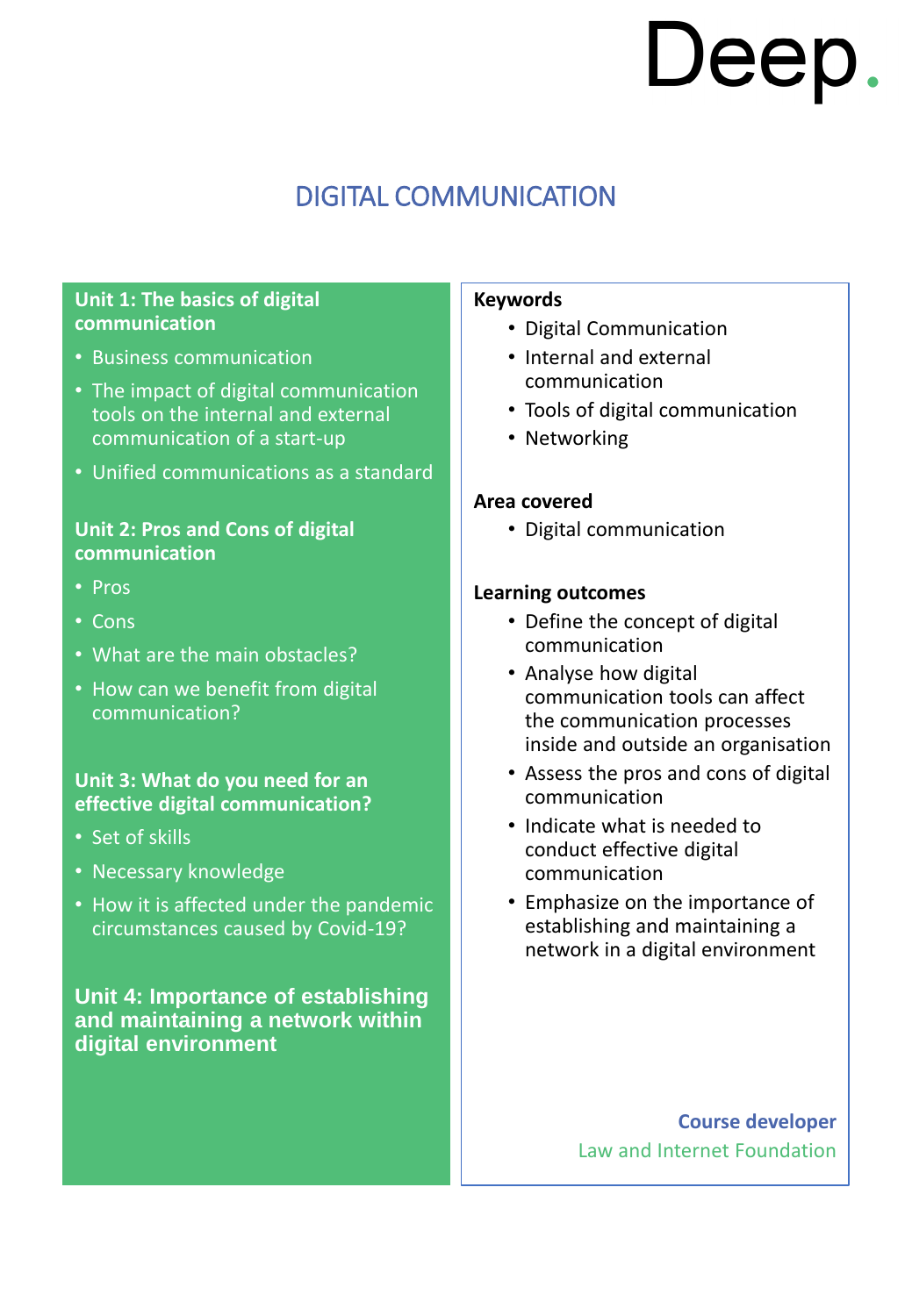### IT AND DIGITAL SOLUTIONS FOR DIGITAL ENTREPRENEURSHIP level 1

### **Unit 1: Informal financing: Business Angels and Crowdfunding**

- Business angels
- Investment criteria for business angels
- Business angels: pros and cons
- Crowdfunding
- Types of crowdfunding
- Crowdfunding: pros and cons
- Your crowdfunding campaign: before, during and after
- Top crowdfunding platforms

### **Unit 2: Business incubator vs business accelerator**

- What is a business incubator?
- What is a business accelerator?
- How are they different?

### **Unit 3: ICT and social media**

- Advantages offered by ICTs and corporate social networks to SMEs
- How to effectively exploit social media and increase brand awareness

#### **Keywords**

- Digital entrepreneurship
- Crowdfunding
- Business angels
- Social media
- Business incubator
- Business accelerator

#### **Area covered**

• Identifying and extrapolating digital skills applied to entrepreneurial ideas

#### **Learning outcomes**

- Be able to distinguish alternative financing systems for new business initiatives
- Analyse the importance of business incubator and business accelerator to start-ups
- Assess the value of social media too boost digital entrepreneurship

**Course developer** Internet Web Solutions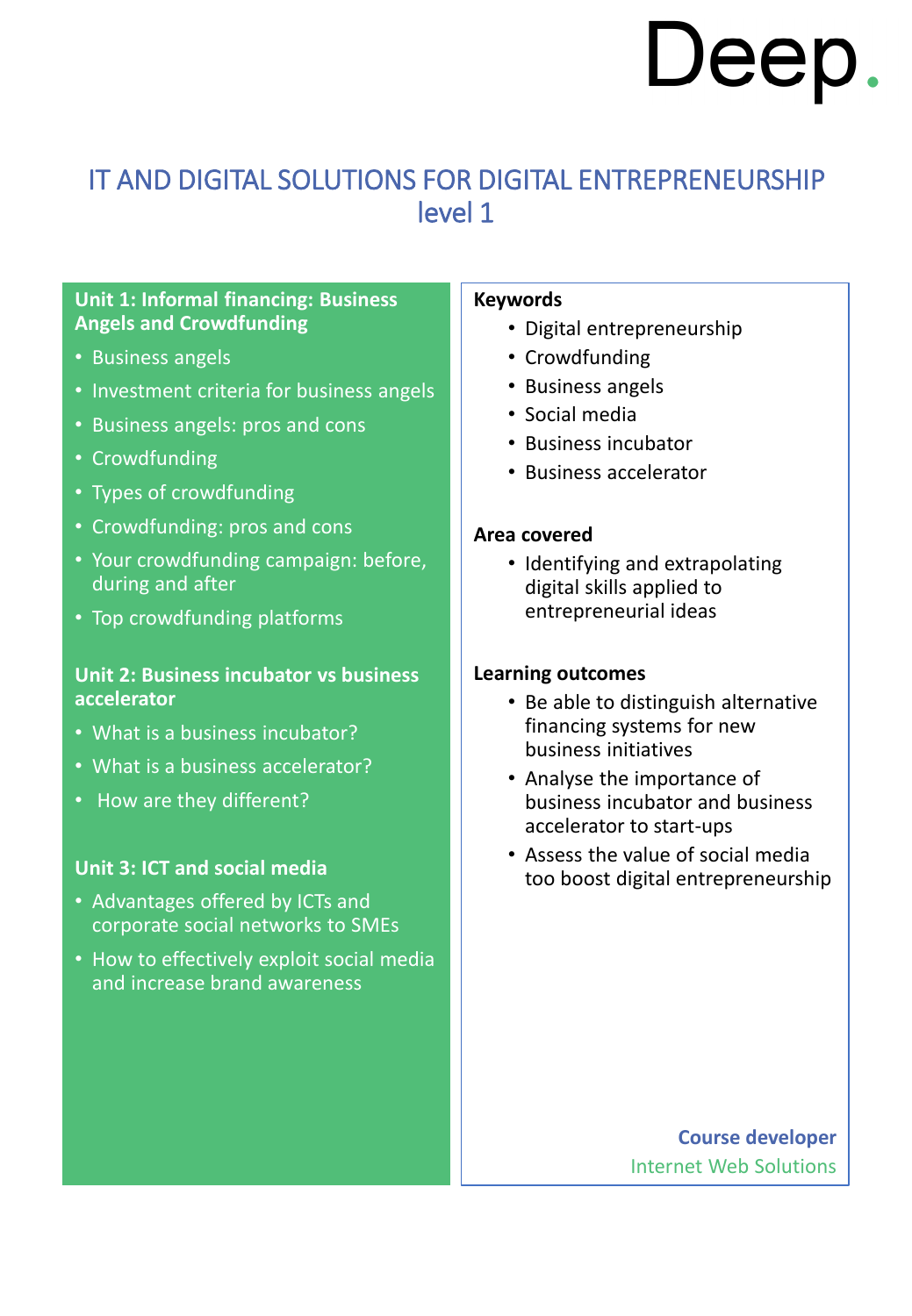### IT AND DIGITAL SOLUTIONS FOR DIGITAL ENTREPRENEURSHIP level 2

### **Unit 1: ICT tools for financial management**

- Introduction
- Accounting software for small **business**

### **Unit 2: ICT Tools for business management**

- Business management tool concept
- Project and task management
- Customer relationship management (CRM) software
- File storage and documents sharing

### **Unit 3: ICT Tools for entrepreneurship promotion and start-up creation, for communication and branding**

- Introduction
- Start-up creation
- Entrepreneurship promotion
- Communication
- Branding

#### **Keywords**

- Digital entrepreneurship
- ICTs
- Tools
- Management
- Start-up

### **Area covered**

• Identifying and extrapolating digital skills applied to entrepreneurial ideas

### **Learning outcomes**

- **If Identify and select essential tools** in digital entrepreneurship
- $\blacksquare$  Identify and distinguish the main types of business tools for financial management, business management, entrepreneurship promotion and start-up creation, and communication and branding

**Course developer** Internet Web Solutions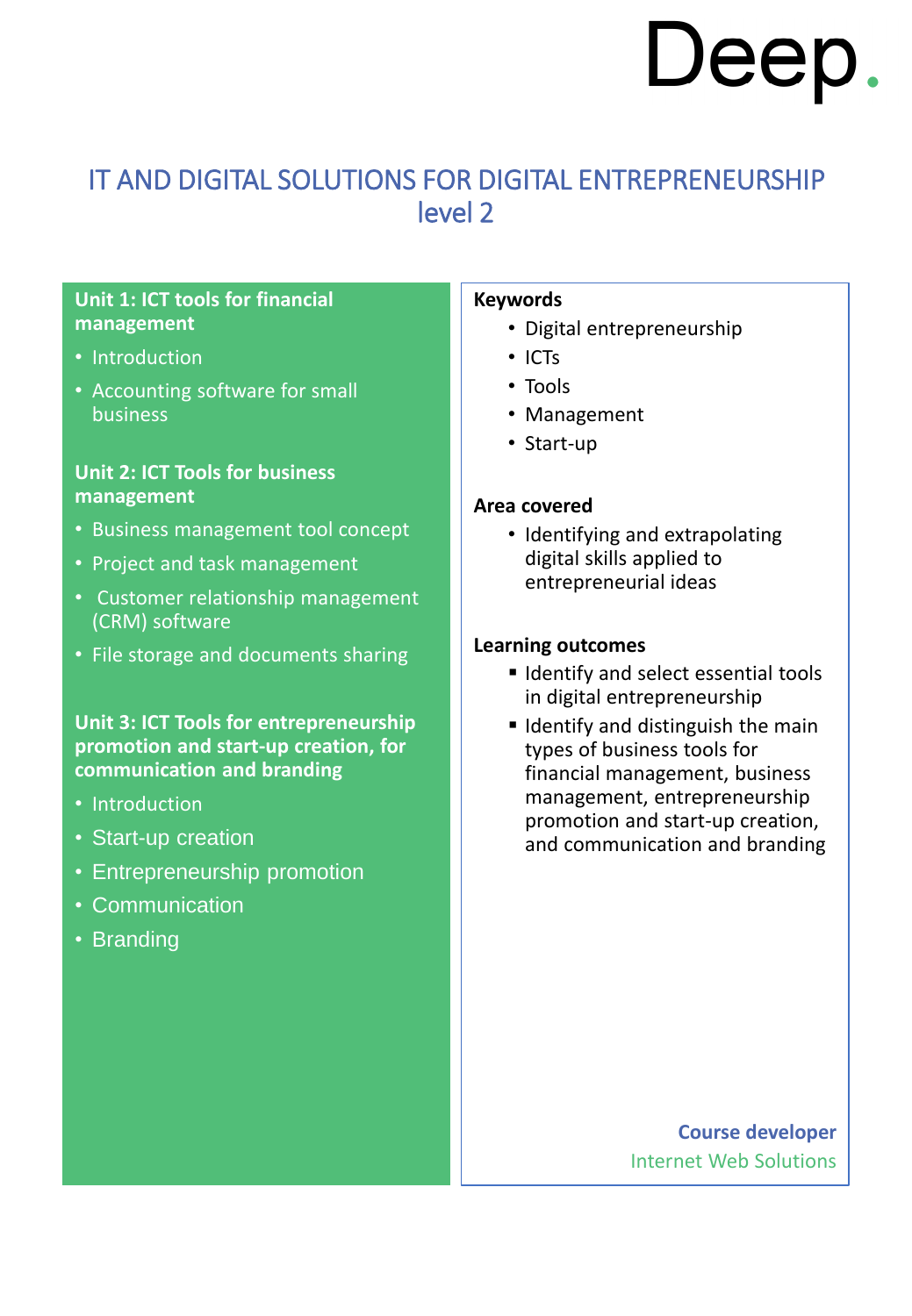### Recommendations for implementation

- The DEEP courses have been tested with different **target audiences**: VET students, HE students; individuals who are not proficient in digital entrepreneurship; individuals who are attending, for example, entrepreneurship courses
- The majority of the participants in the DEEP training , including trainers, said that learned **"something new"**
- The **digital world is in constant change**

### **Trainers need to:**

- Explore the course contents and related supporting material
- Make a pre-assessment of their students knowledge on the different subjects and topic suggested
- Keep updated about the course content topics



*Source: Microsoft 365 library royalty-free images*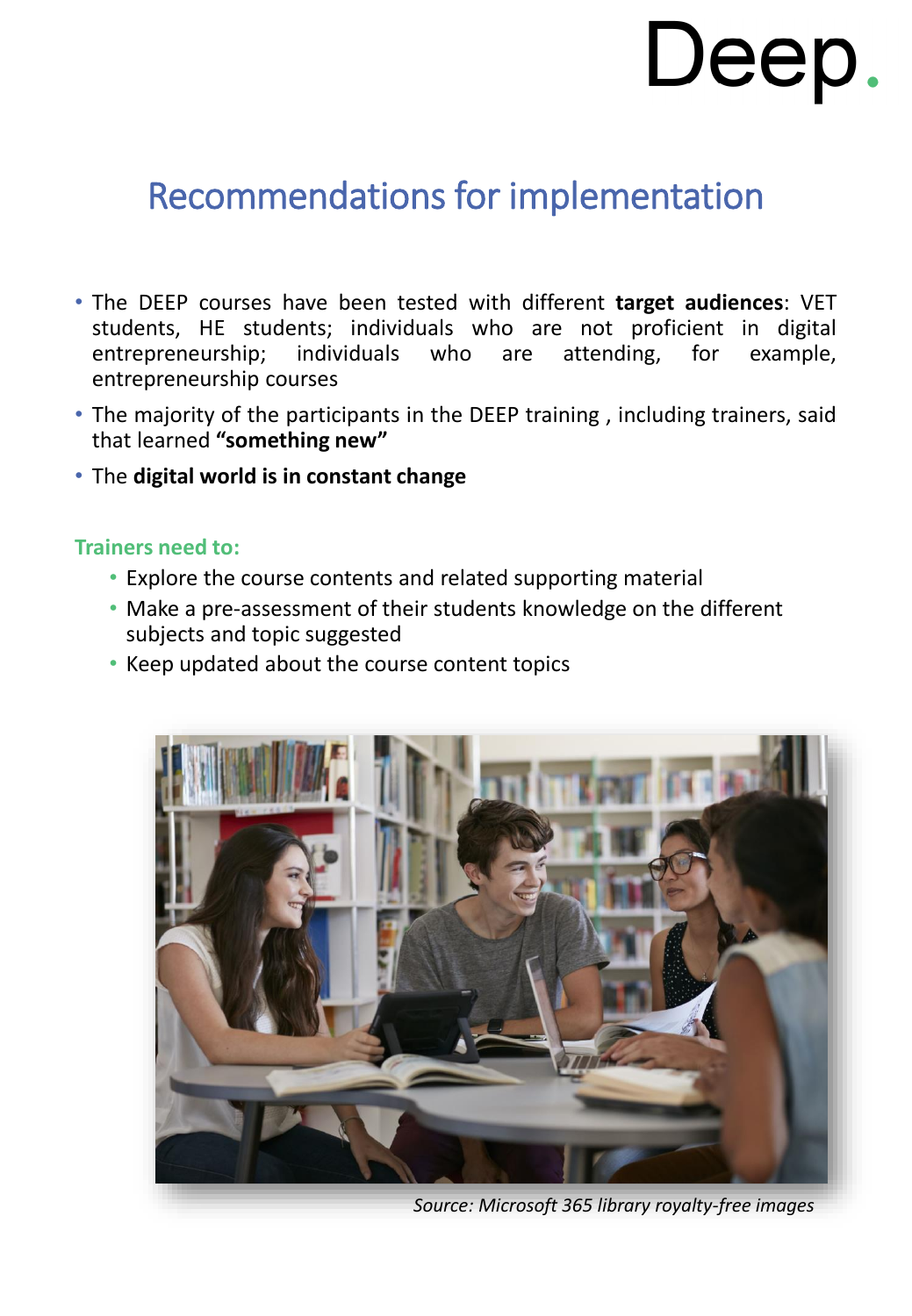## Recommendations for implementation

- The DEEP training courses are available in **six languages**: Bulgarian, English, Italian, Polish, Portuguese and Spanish
- The courses are available in an **eLearning platform** in open access and free from registration at <https://project-deep.eu/training.php>
- The courses are structured in a **modular format** allowing trainers to use the contents according to their training needs and learning contexts
- Trainers can easily **adapt and combine parts of the different courses** to achieve specific objectives

| <b>Example of a new training path</b>                                                                                                                                                                    | <b>Originally from</b>                                                                         |
|----------------------------------------------------------------------------------------------------------------------------------------------------------------------------------------------------------|------------------------------------------------------------------------------------------------|
| Unit 1: EU funding opportunities<br><b>General overview</b><br>Grants and EU programmes<br>• Tenders                                                                                                     | Unit 3 of the Basics of digital<br>entrepreneurship for business<br>competitiveness course     |
| Unit 2: Business and organisation in IT<br><b>Ecosystem</b><br>Seeking and exploiting opportunities<br><b>SWOT analysis</b><br>Project management: main tools and<br>charts<br><b>Financial planning</b> | Unit 1 of the Competencies and skills for<br>entrepreneurship in digital environment<br>course |
| Unit 3: Managing your digital business:<br>e-Commerce opportunities<br>Pros of online sales<br>Snapshots of digital markets                                                                              | Unit 4 of the Competencies and skills for<br>entrepreneurship in digital environment<br>course |
| Unit 4: ICT tools for entrepreneurship<br>promotion and start-up creation, for<br>communication and branding<br>Start-up creation<br>Entrepreneurship promotion<br>Communication<br><b>Branding</b>      | Unit 3 of the IT and digital solutions for<br>digital entrepreneurship<br>(level 2) course     |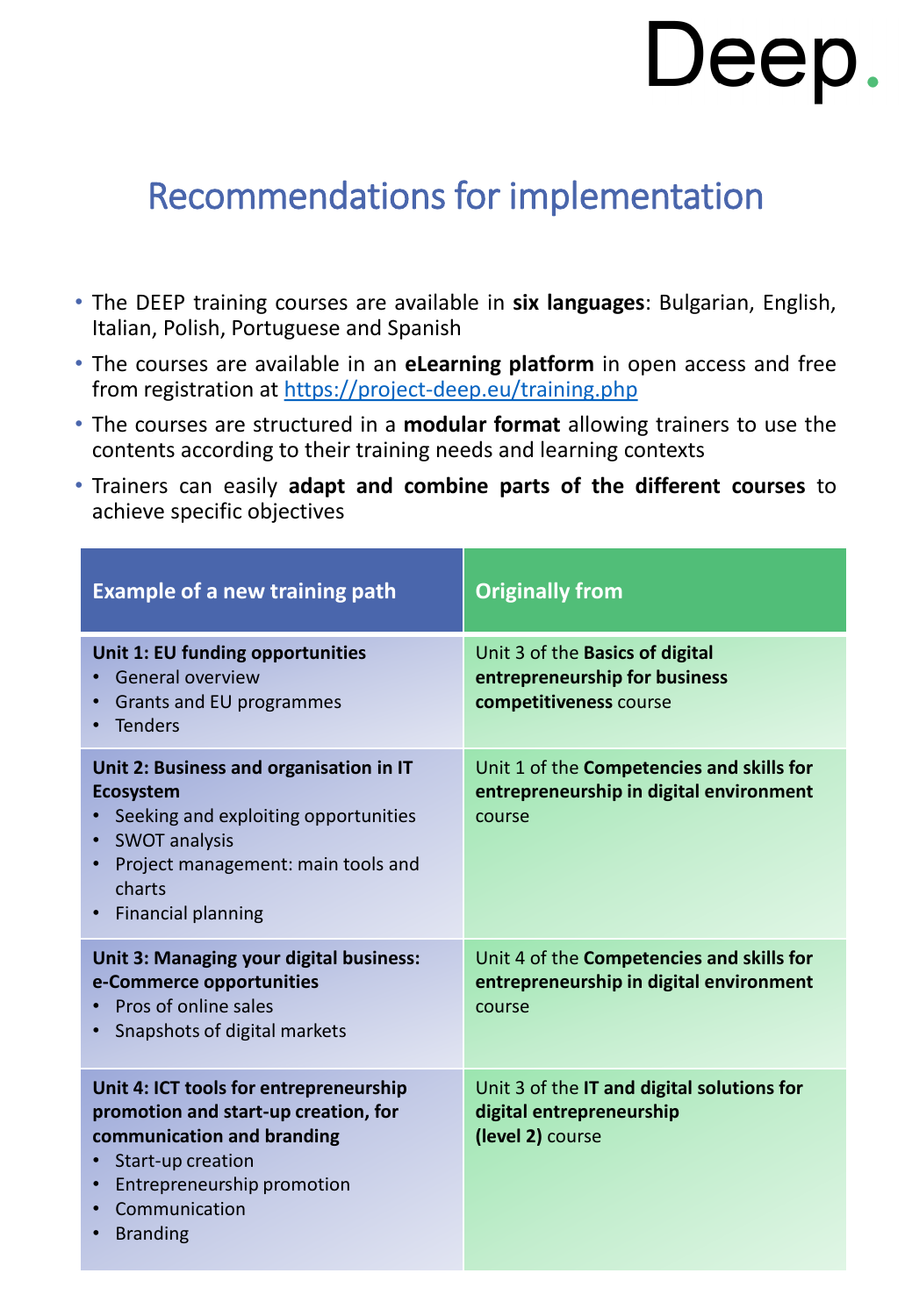## Recommendations for implementation

- All DEEP courses are supported by **didactic aids**, such as videos, examples of case studies with practical examples and scenario-making activities
- Each course has **specific activities** for final assessment focusing on the content provided in each module

### **Trainers are advised to:**

- read and explore the related training material section on the **DEEP platform** to:
	- $\checkmark$  collect more information about the course topics
	- $\checkmark$  access case studies and best practices to exploit the course topics
	- $\checkmark$  relate a specific course to another course, when both approach similar areas



*Source: Microsoft 365 library royalty-free images*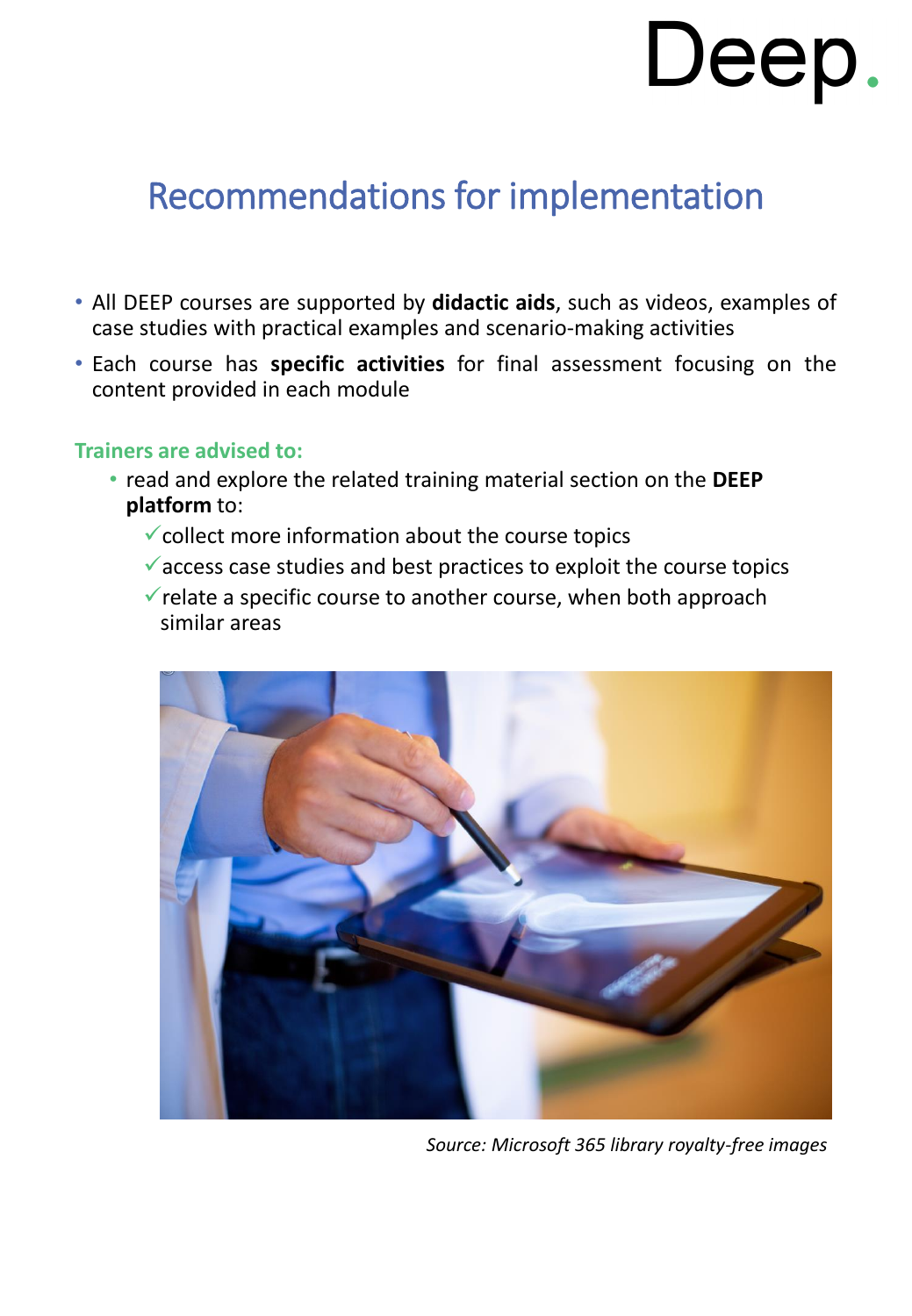# Recommendations for implementation

- The courses modular format allows it to be implemented using any **training method** - face-to-face, e-learning, blended format, or self-directed learning
- In case of **self-directed learning**, it will depend on the level of knowledge of the students and their maturity to conduct individual learning

### **Trainers:**

- need to support students on how to explore the course contents
- have to provide customised exercise scenarios based on the students contexts, or adapt it to the type of business or project they would like to set up
- prepare students to read the course material contents



*Source: Microsoft 365 library royalty-free images*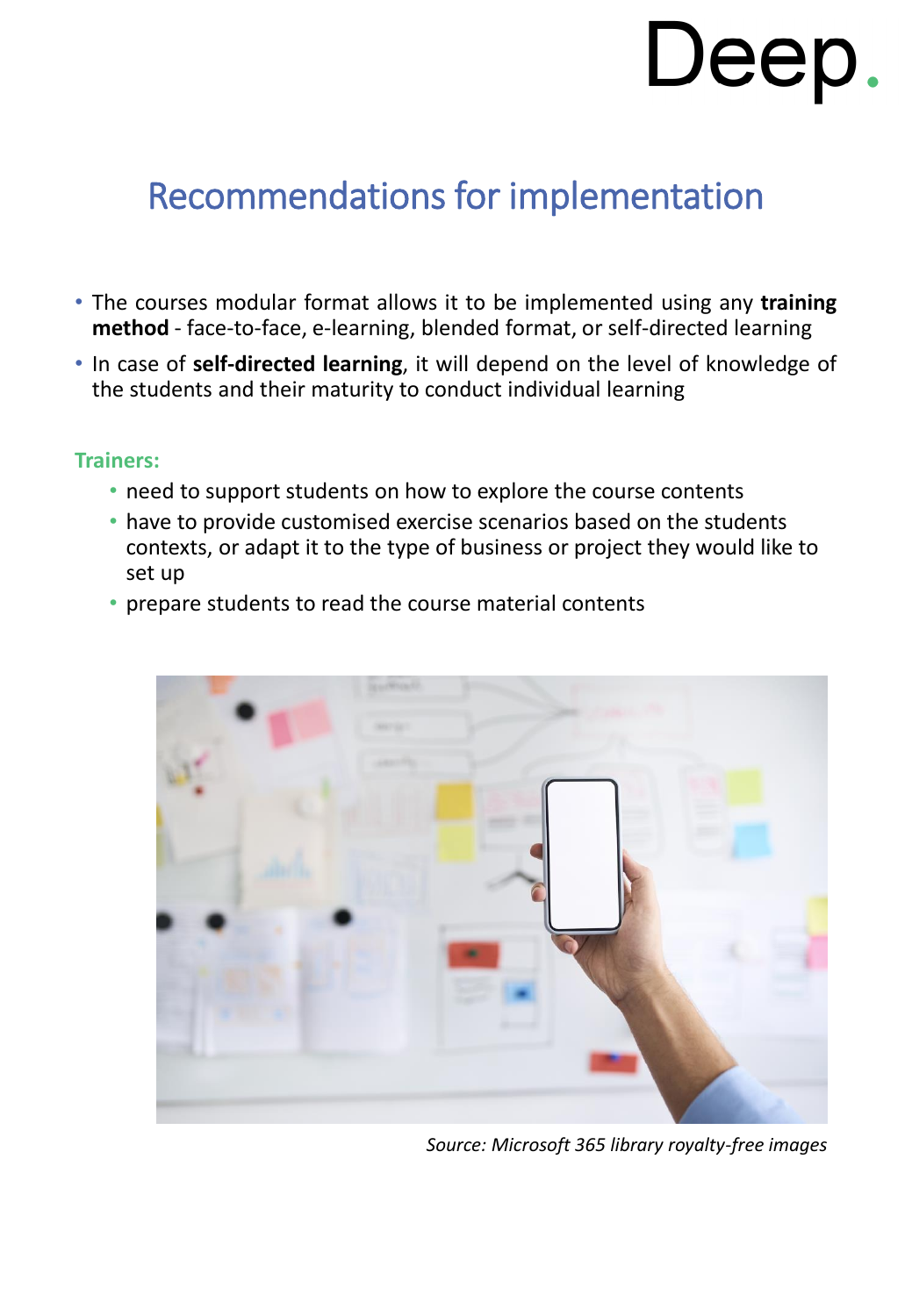

# **Case Studies**

Belgium Bulgaria **Italy** Portugal Spain

The European Commission's support for the production of this publication does not constitute an endorsement of the contents, which reflect the views only of the authors, and the Commission cannot be held responsible for any use which may be made of the information contained therein



Co-funded by the Erasmus+ Programme of the European Union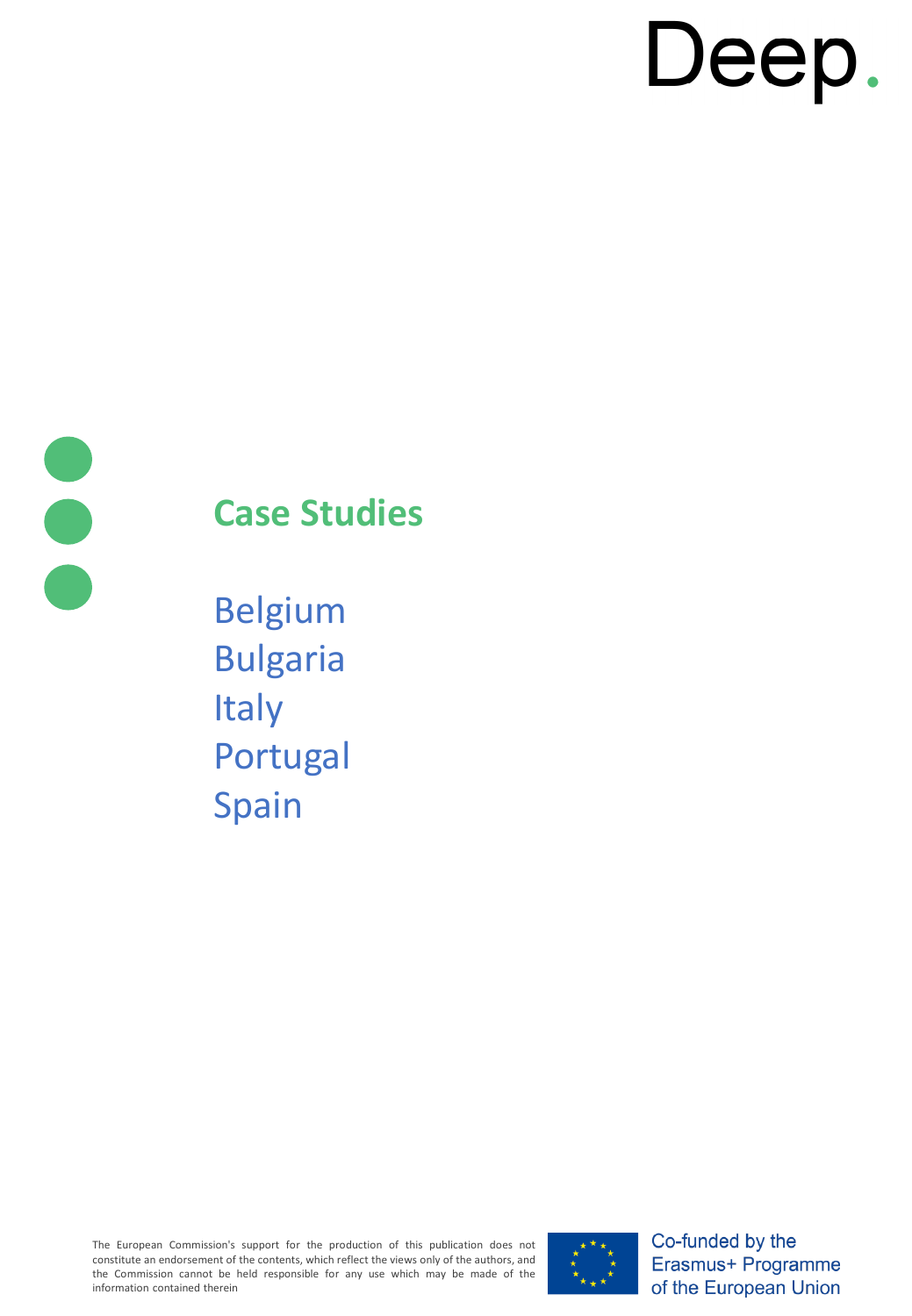

### Lorenzo Costantino, **Belgium**





Deep

### **MY EDUCATIONAL BACKGROUND**

- Degree in EU Law
- MA in International Economics & International Relations

### **MY KEY-SKILLS**

- **Communication**
- Public Speaking
- Networking
- Problem Solving
- **Negotiation**
- Design Thinking

#### **MY DEEP EXPERIENCE**

*Together with my staff, we've been responsible for design, draft and development of the project starting by hosting the official launch meeting back in Nov 2019 in our office in Brussels.* 

*We sustained the consortium in communication and visibility activities and we made sure to cover all key groups of interest at EU level that can be of great interest for the upstreaming and valorisation of our project.*

### **LEARN DIGITAL ENTREPRENEURSHIP IS IMPORTANT BECAUSE…**

*Catching up with new business opportunities requires you in-depth monitoring activities of fast-evolving trends that affects global markets.* 

*As they say "they world is yours...", if you know how to communicate with it.*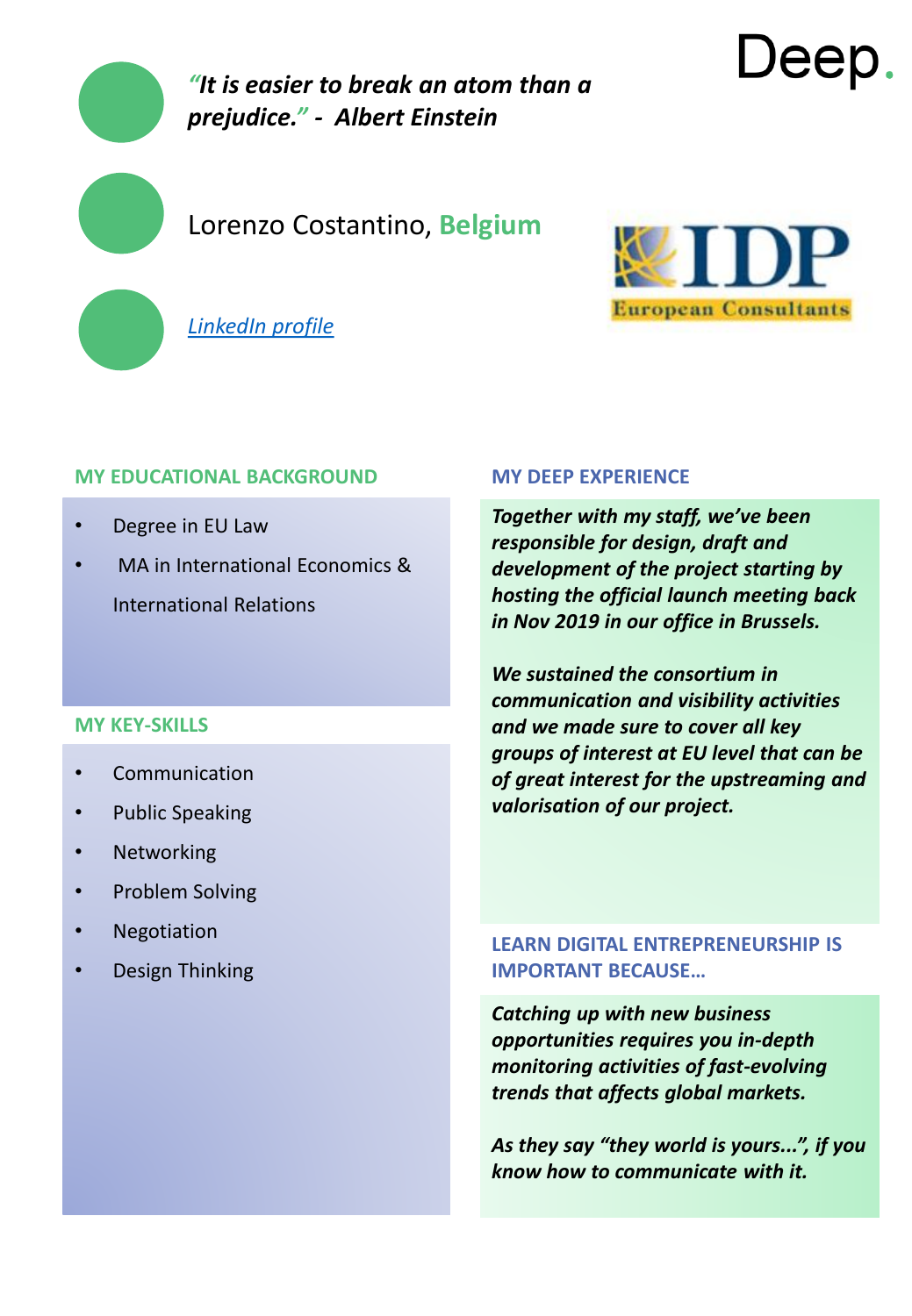

*"Don't cry because it's over. Smile because it happened. " - Dr. Seuss*

### Snezhana Krumova, **Bulgaria**

*[LinkedIn profile](https://bg.linkedin.com/in/snezhana-krumova)*



### **MY EDUCATIONAL BACKGROUND**

- MSc Global Crime, Justice and **Security**
- MA Legal Studies and Sociology

### **MY KEY-SKILLS**

- Problem solving
- Critical thinking
- Networking
- **Effective communication**
- Time management
- Public speaking
- Presentation skills

#### **MY DEEP EXPERIENCE**

*I took part in the piloting of the DEEP courses in Bulgaria as а trainer. I do consider the implementation of the pilots as an experience which enriched not only me but also the VET students trained. The DEEP courses, and their contents are extremely important for finding a job in the digital world we live and especially in the time of a global pandemic. The VET students who participated in the piloting phase had the chance to learn many new things and were introduced to many new trends. I highly recommend the DEEP courses.* 

### **LEARN DIGITAL ENTREPRENEURSHIP IS IMPORTANT BECAUSE…**

*The digital world is changing fast and, thus, provides many new opportunities for businesses.*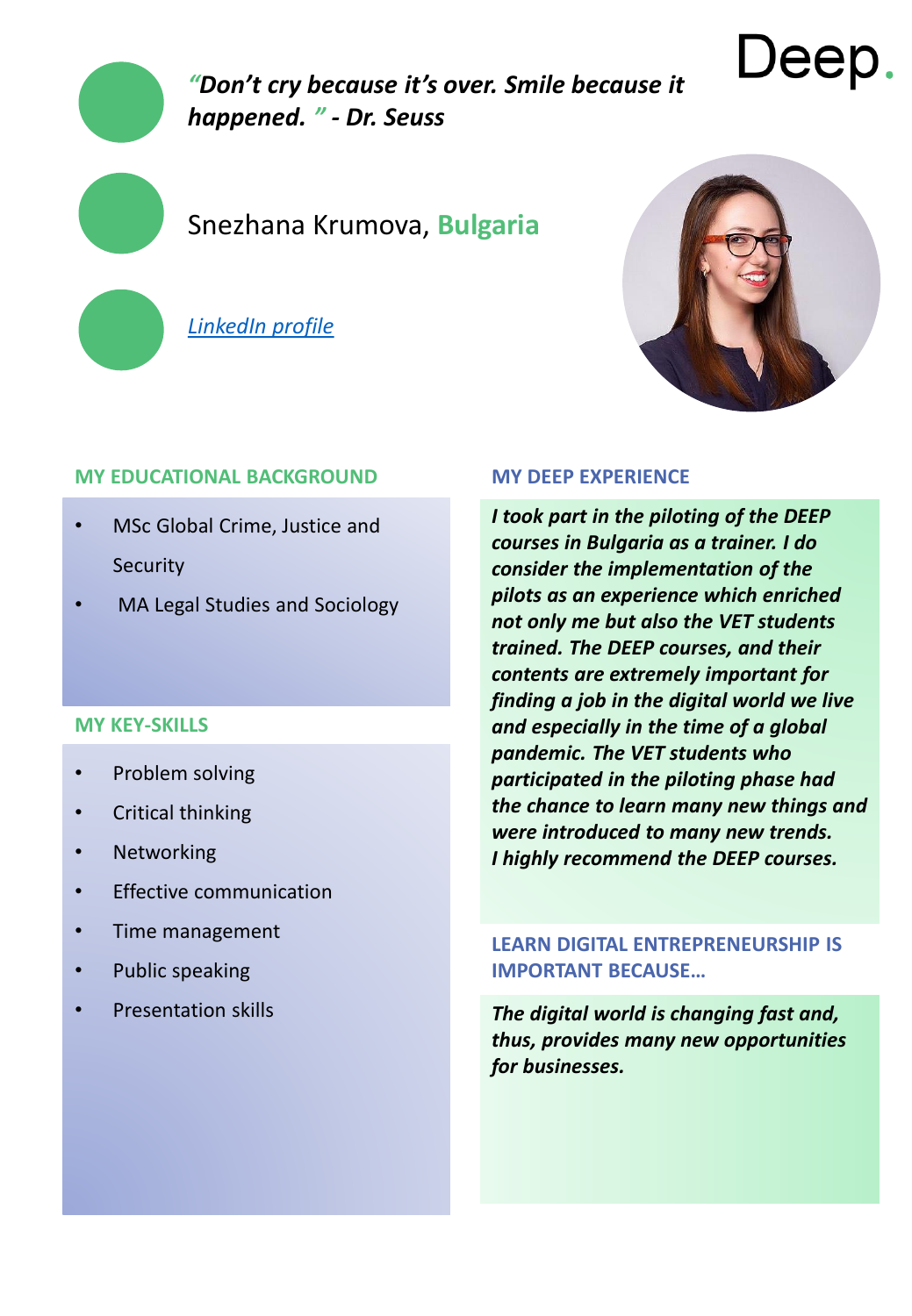

*[LinkedIn profile](https://bg.linkedin.com/in/snezhana-krumova)*



Jeep

### **MY EDUCATIONAL BACKGROUND**

- Law Degree
- Post-Grad in International Business Management

### **MY KEY-SKILLS**

- Creativity
- Lateral and Critical thinking
- **Networking**
- **Communication**
- Problem Solving
- Team-working

#### **MY DEEP EXPERIENCE**

*My involvement in the project covered the entire life cycle as managing director of one the involved partners. I collaborated with my team and project colleagues since to draft and design the project proposal with particular reference to managerial aspects, budgeting and financial control. I guided and oriented my staff on a need basis, and together with them, we valorized the DEEP's experience among relevant stakeholders and policy makers.*

### **LEARN DIGITAL ENTREPRENEURSHIP IS IMPORTANT BECAUSE…**

*...It facilitates people's engagement in worldwide economies; it drives innovation and social development; it contributes to societies' resilience and lastly, it creates new opportunities for employability.*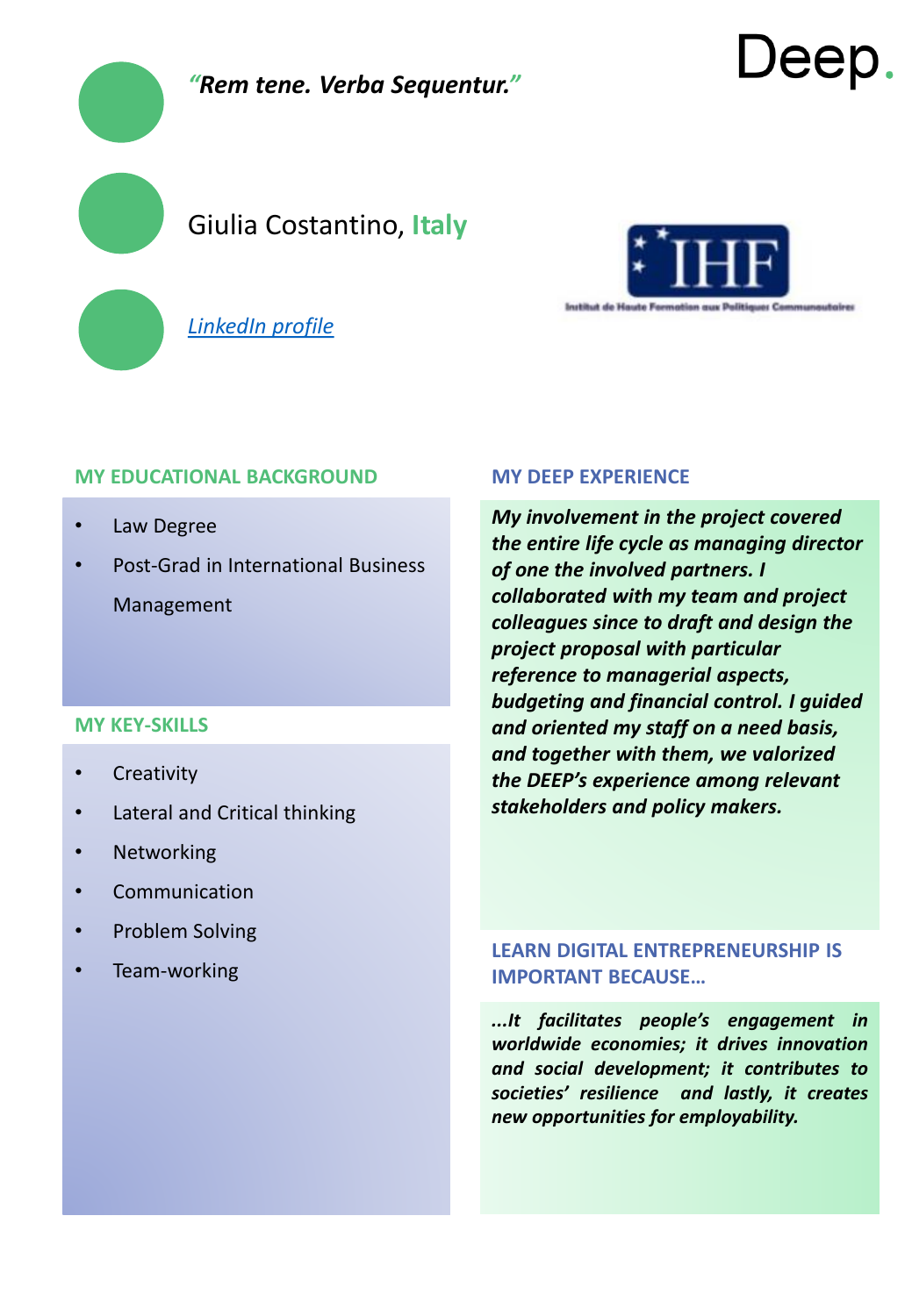

### Fernanda da Silva, **PORTUGAL**

*[LinkedIn profile](http://www.linkedin.com/in/fernandamlsilva/)*



### **MY EDUCATIONAL BACKGROUND**

- Specialisation in Entrepreneurship
- Degree in Marketing

### **MY KEY-SKILLS**

- **Team Work**
- **Initiative**
- **Leadership**
- **Communication**
- Empathy
- **Networking**

### **MY DEEP EXPERIENCE**

*I have participated in the DEEP course as a trainer and It was a great challenge. The main advantage of this experience is the proximity to the business reality. All participants have access to a varied and innovative set of digital tools. I recommend DEEP training programme for all the future entrepreneurs and not only!*

### **LEARN DIGITAL ENTREPRENEURSHIP IS IMPORTANT BECAUSE…**

*… before reaching a profitable scenario, you need to spend a lot of time studying the possibilities, analysing your digital entrepreneur profile, and creating a good plan.*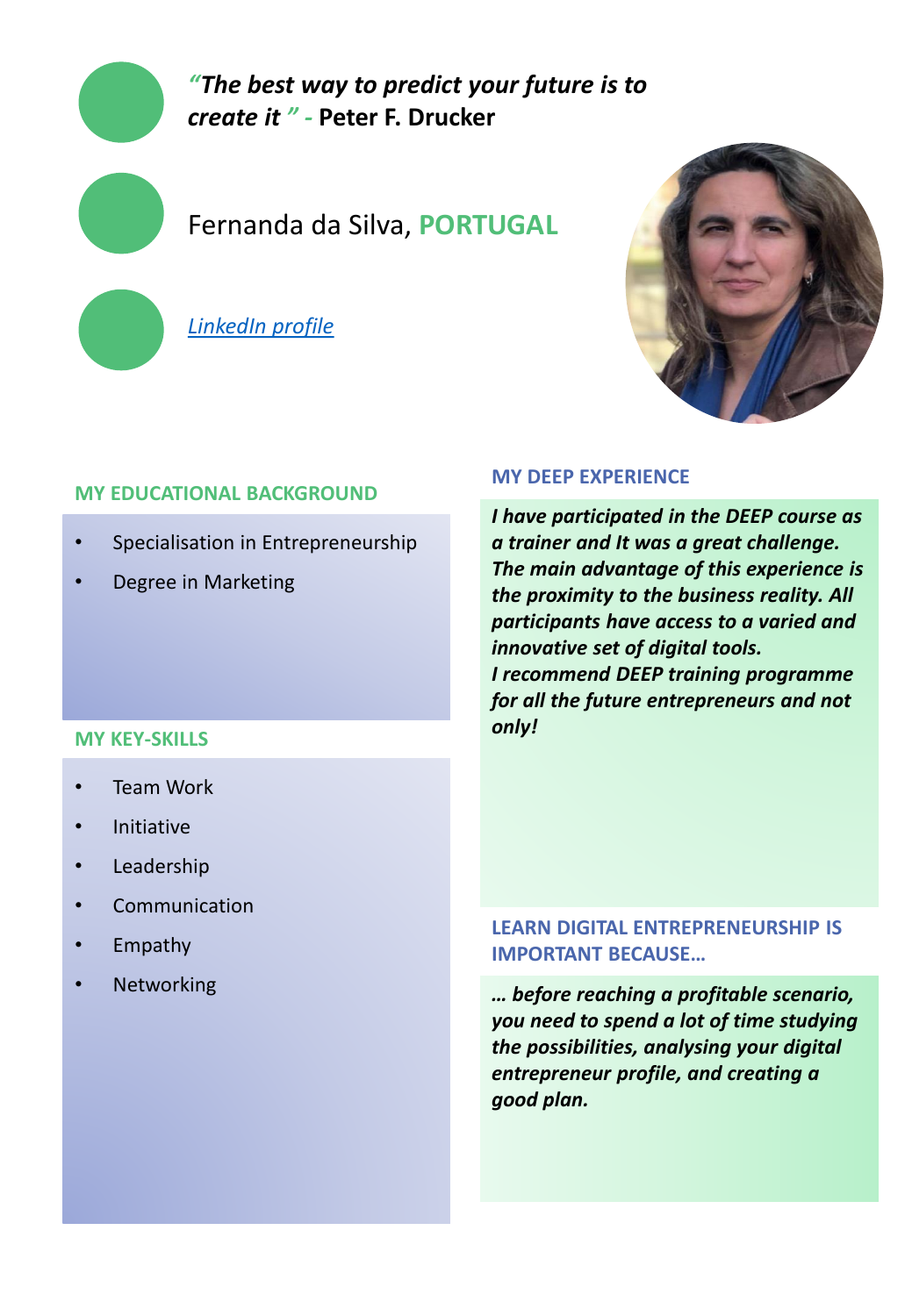### *"You are amazing when you fight for your goals, never forget that."*

### Luís Filipe Santos , **PORTUGAL**

*[LinkedIn profile](https://www.linkedin.com/in/lu%C3%ADs-filipe-santos-b8a731207/)*



### **MY EDUCATIONAL BACKGROUND**

- Hotel & Lodging Management Level V
- Tourism Technician
- Table and Bar Service Technician

### **MY KEY-SKILLS**

- **Communication**
- Design
- **Creativity**
- Empathy
- **Leadership**
- Charisma

### **MY DEEP EXPERIENCE**

*I participated in the DEEP project and it was very positive both on an academic and personal level. I developed new skills, gained new knowledge and above all I managed to improve my KEY-SKILLS. Leadership and creativity are very present in my life and the DEEP courses gave me the opportunity to practice and show these qualities I have.*

### **LEARN DIGITAL ENTREPRENEURSHIP IS IMPORTANT BECAUSE…**

*We live in an age where living without the internet is almost impossible, we equate the internet very much to the oxygen we consume to live. We all should invest in acquiring new knowledge in the digital entrepreneurship area and have no limits to our creativity.*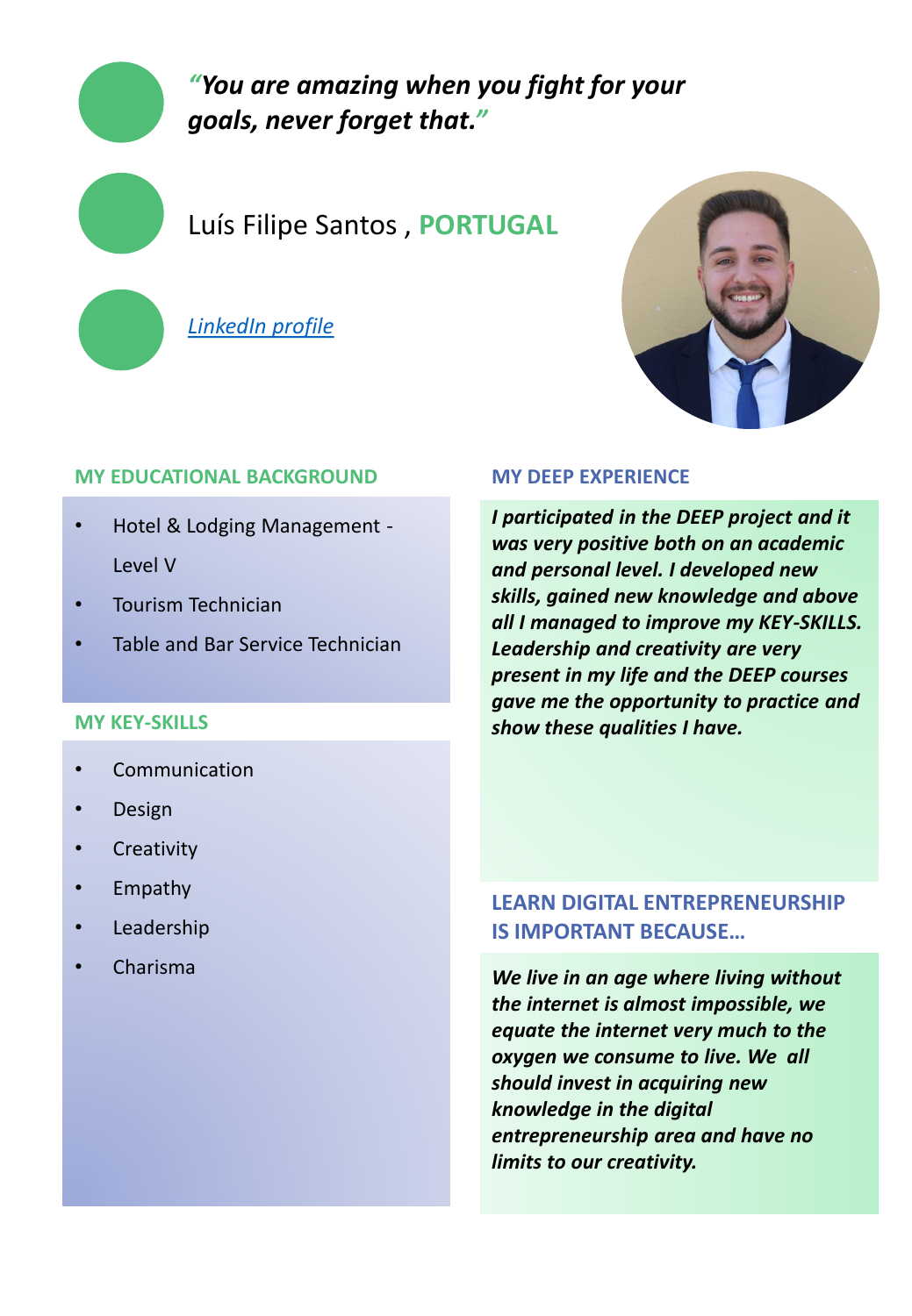### *"Expect the unexpected, and whenever possible, be the unexpected." – Lynda Barry"*

### Filipa Jacob, **PORTUGAL**

*[LinkedIn profile](https://www.linkedin.com/in/filipa-jacob-6a69821b9/)*



### **MY EDUCATIONAL BACKGROUND**

• Kitchen and Pastry Technician (EQF Level 4)

### **MY KEY-SKILLS**

- **Organisation**
- **Resilience**
- Empathy

### **MY DEEP EXPERIENCE**

*The experience in the Deep project was very interesting. It was important to develop some skills digital skills that I still needed. It is important to have moments in our education that pushes us towards creativity and teamwork. Remote working is a situation that is part of our routine nowadays and it is vital to pay attention to its importance and how we should deal with it.*

### **LEARN DIGITAL ENTREPRENEURSHIP IS IMPORTANT BECAUSE…**

*… digital is becoming more present in our daily lives and by acquiring these new skills we can more easily develop projects that help us grow in our business fields.*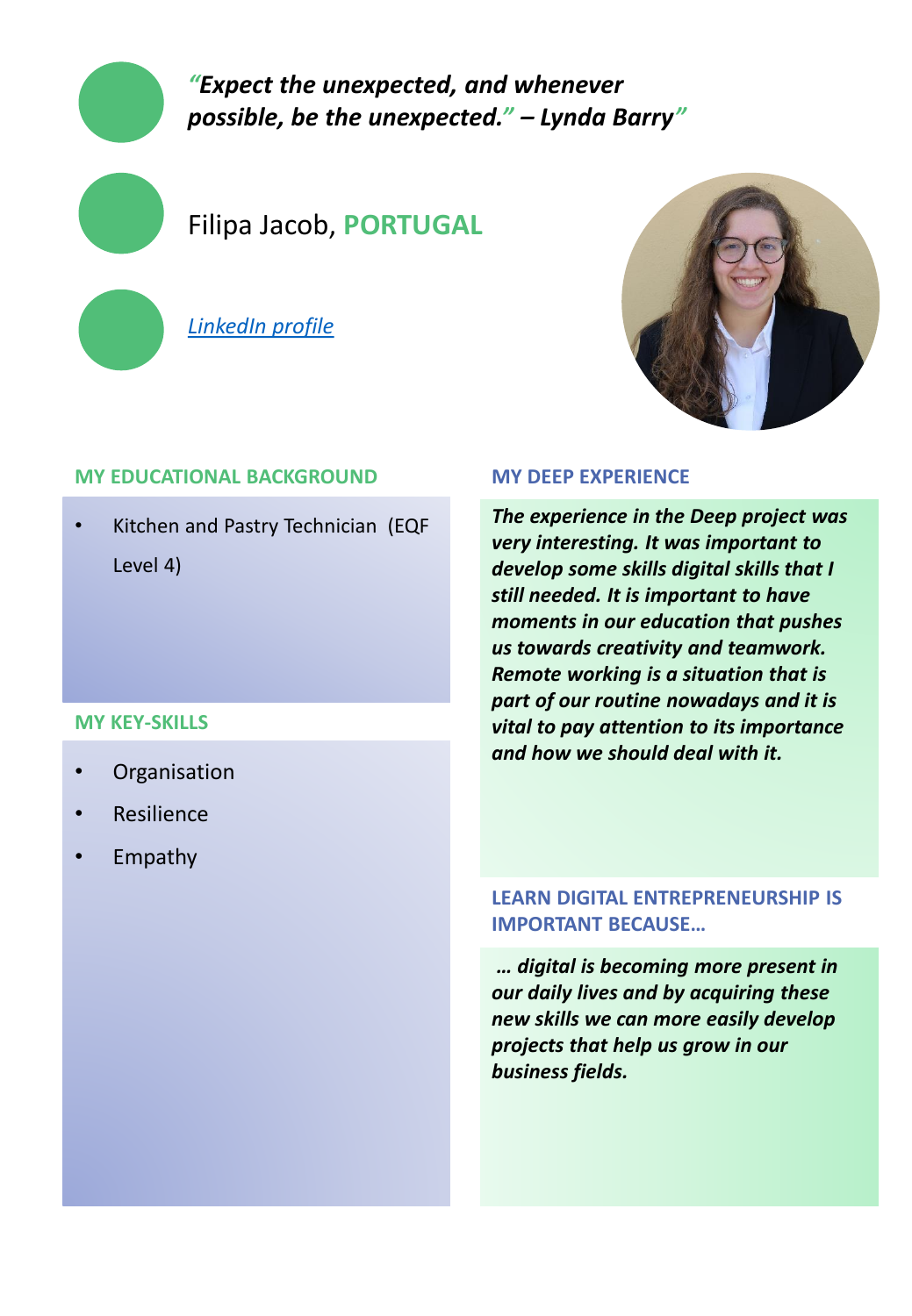*"Education is not the filling of a pail, but the lighting of a fire." W. Butler Yeats*

Dulce Rodríguez, **SPAIN**

*[LinkedIn Profile](https://www.linkedin.com/in/dulce-rodriguez-ortiz-957ba712b/)*

### **MY EDUCATIONAL BACKGROUND**

- Master in Management of Events and Protocol
- Master in Secondary Education, Vocational Training and Foreign Language Teaching.
- Degree in English Philology

### **MY KEY-SKILLS**

- Communicative skills
- Positive
- Diplomatic
- Problem-solving
- Self-improvement attitude
- **Proactive**
- **Empathetic**
- Critical thinking

### **MY DEEP EXPERIENCE**

*My participation as a trainer in the DEEP Course was a very satisfying experience. Showing students how to develop and improve their imagination, creativity and let them be aware of the extent of their own possibilities using DEEP training and ICTs was an extraordinary discovery. Students enjoyed the training very much and it was a pleasure for both parties to be part of it. They did a great job and explored fields and subjects that they had not even thought about before the course. DEEP training helped them develop their entrepreneurship spirit and be aware of the demands of today's world!*

### **LEARN DIGITAL ENTREPRENEURSHIP IS IMPORTANT BECAUSE…**

*Nowadays, most communication is done through the digital media and citizens must develop digital skills in order to adapt to today's reality.*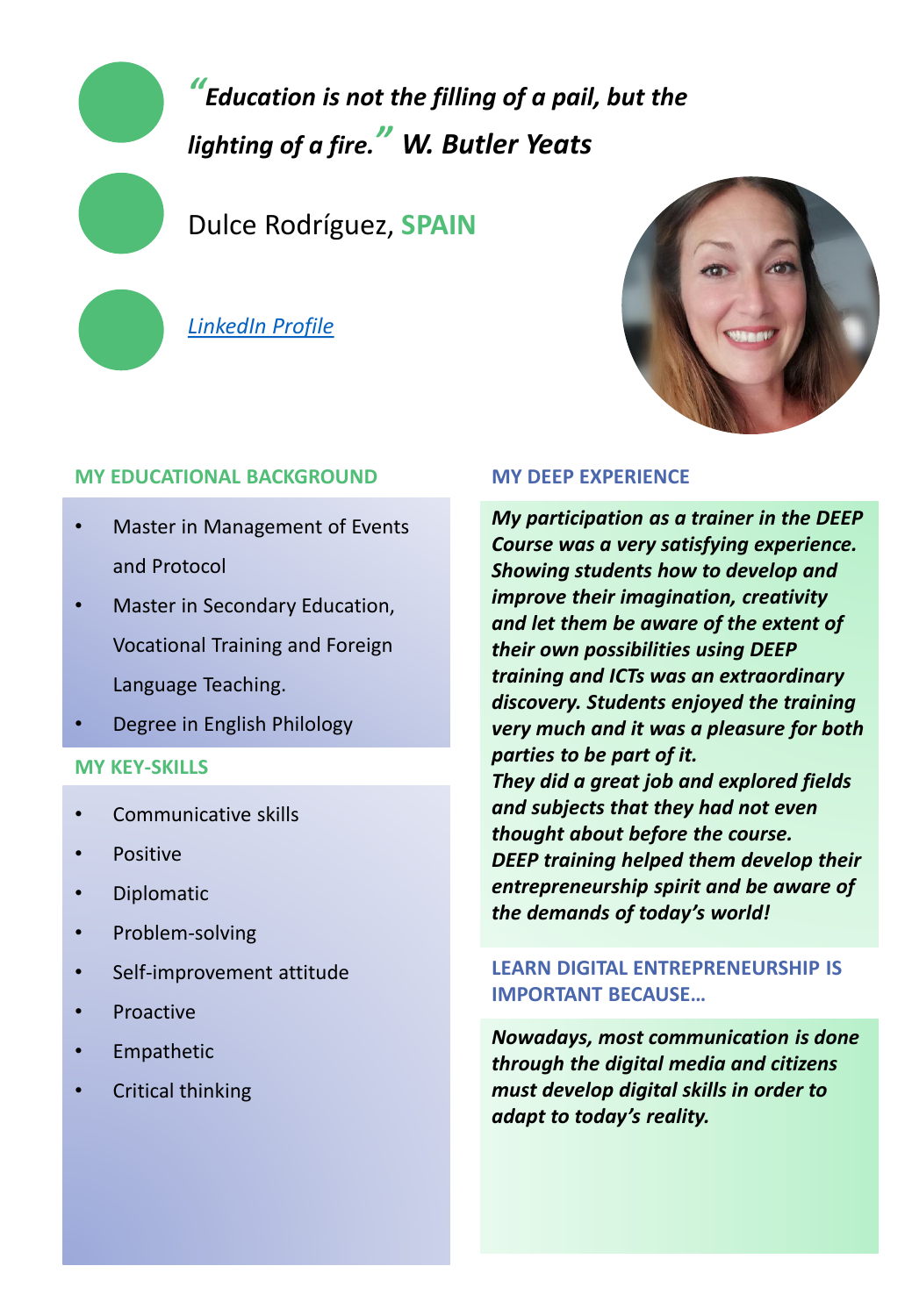

*"the best way to predict the future is to create it". Abraham Lincoln.*

### Javier Serón, **SPAIN**



*projects@internetwebsolutions.es*

#### **MY EDUCATIONAL BACKGROUND**

- Degree in Psychology
- Human resources management specialist

### **MY KEY-SKILLS**

- **Teamwork**
- **Responsibility**
- Focus on the target
- Commitment
- **Leadership**
- **Organisation**

#### **MY DEEP EXPERIENCE**

*Participating as a trainer in the Deep project has been very fulfilling. I have observed the students' interest in the contents and the relevance of all the topics.*

*Many of the students are thinking of starting their entrepreneurial adventure and have conveyed their intention to deepen in the topics covered in the courses to apply them to their business initiative.*

### **LEARN DIGITAL ENTREPRENEURSHIP IS IMPORTANT BECAUSE…**

*It is essential to start any business initiative and, most importantly, to be competitive in the market.*